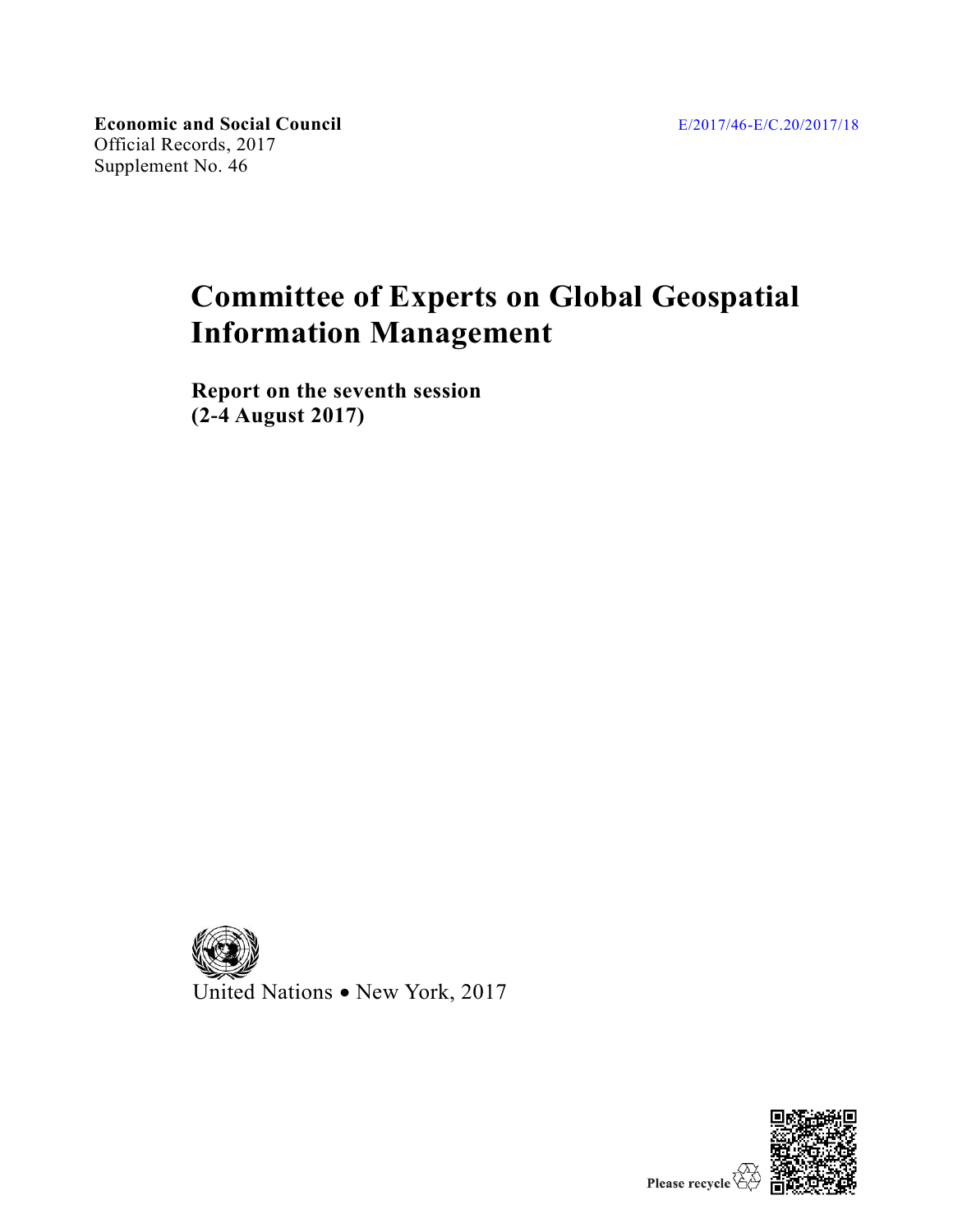*Note*

Symbols of United Nations documents are composed of letters combined with figures. Mention of such a symbol indicates a reference to a United Nations document.

ISSN 2304-0505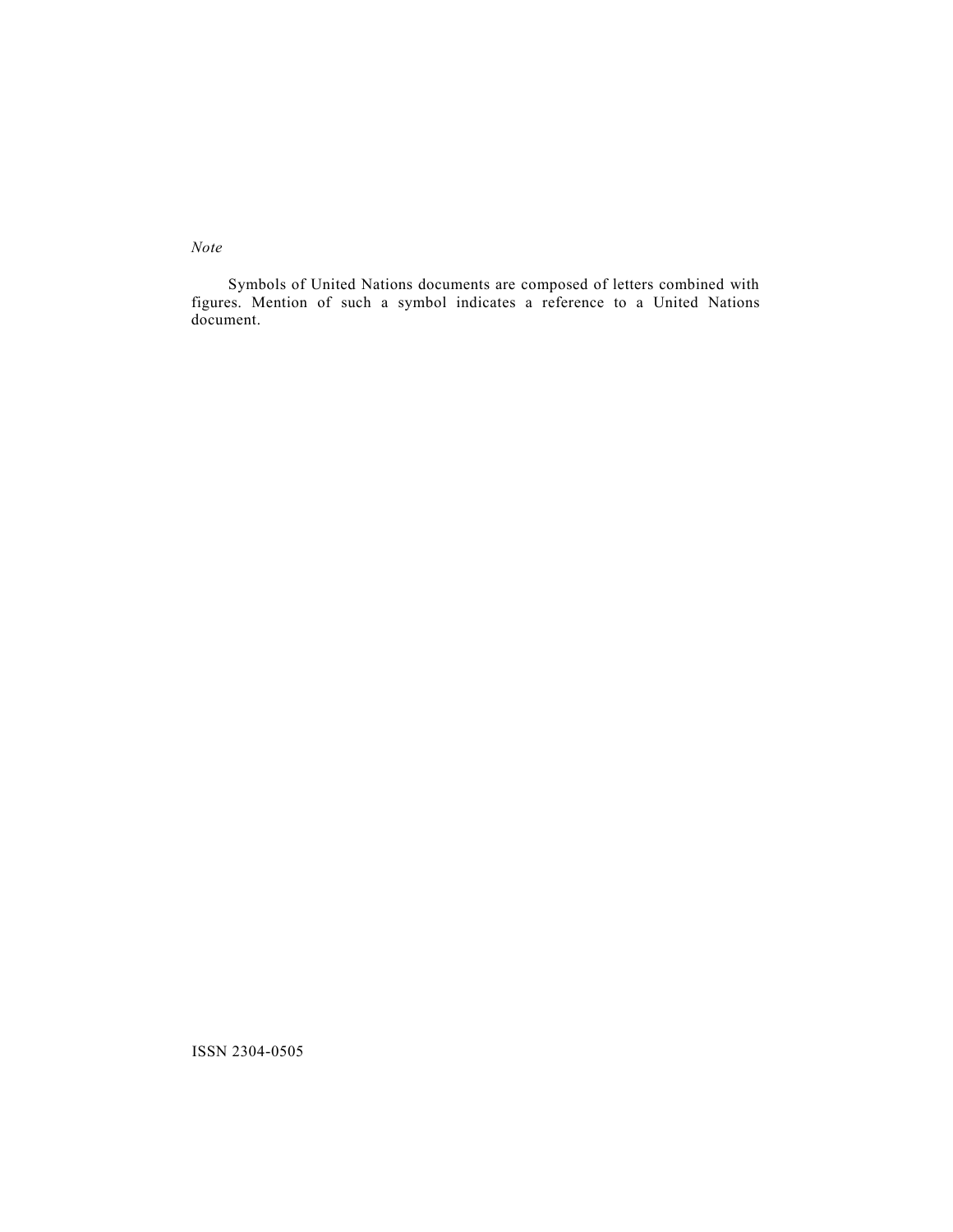# Contents

| Chapter |                |                                                                                                                                                                         |
|---------|----------------|-------------------------------------------------------------------------------------------------------------------------------------------------------------------------|
| Ι.      |                | Matters calling for action by the Economic and Social Council or brought to its attention                                                                               |
|         | A.             |                                                                                                                                                                         |
|         |                | Report of the Committee of Experts on Global Geospatial Information Management on<br>its seventh session and provisional agenda and dates for the eighth session of the |
|         | <b>B.</b>      |                                                                                                                                                                         |
|         |                | 7/101. Strengthening geospatial information management                                                                                                                  |
|         |                | 7/102. Contribution of regional committees and thematic groups to the global geospatial                                                                                 |
|         |                |                                                                                                                                                                         |
|         |                | 7/104. Determination of global fundamental geospatial data themes                                                                                                       |
|         |                | 7/105. Trends in national institutional arrangements in global geospatial information                                                                                   |
|         |                | 7/106. Legal and policy frameworks, including issues related to authoritative data                                                                                      |
|         |                |                                                                                                                                                                         |
|         |                | 7/108. Application of geospatial information related to land administration and                                                                                         |
|         |                | 7/109. Geospatial information for sustainable development                                                                                                               |
|         |                | 7/110. Geospatial information and services for disasters                                                                                                                |
|         |                |                                                                                                                                                                         |
|         |                | 7/112. National geospatial data and information systems                                                                                                                 |
|         |                | 7/113. Implementation and adoption of standards for the global geospatial information                                                                                   |
|         |                | 7/114. Strengthening collaboration with the United Nations Group of Experts on                                                                                          |
|         |                | 7/115. Review of United Nations activities in geospatial information management                                                                                         |
|         | C.             |                                                                                                                                                                         |
|         |                |                                                                                                                                                                         |
| Н.      |                |                                                                                                                                                                         |
|         | A.             | Strengthening geospatial information management                                                                                                                         |
|         | <b>B</b> .     | Contribution of regional committees and thematic groups to the global geospatial                                                                                        |
|         | $\mathbb{C}$ . |                                                                                                                                                                         |
|         | D.             | Determination of global fundamental geospatial data themes                                                                                                              |
|         | Ε.             | Trends in national institutional arrangements in global geospatial information                                                                                          |
|         | F.             | Legal and policy frameworks, including issues related to authoritative data                                                                                             |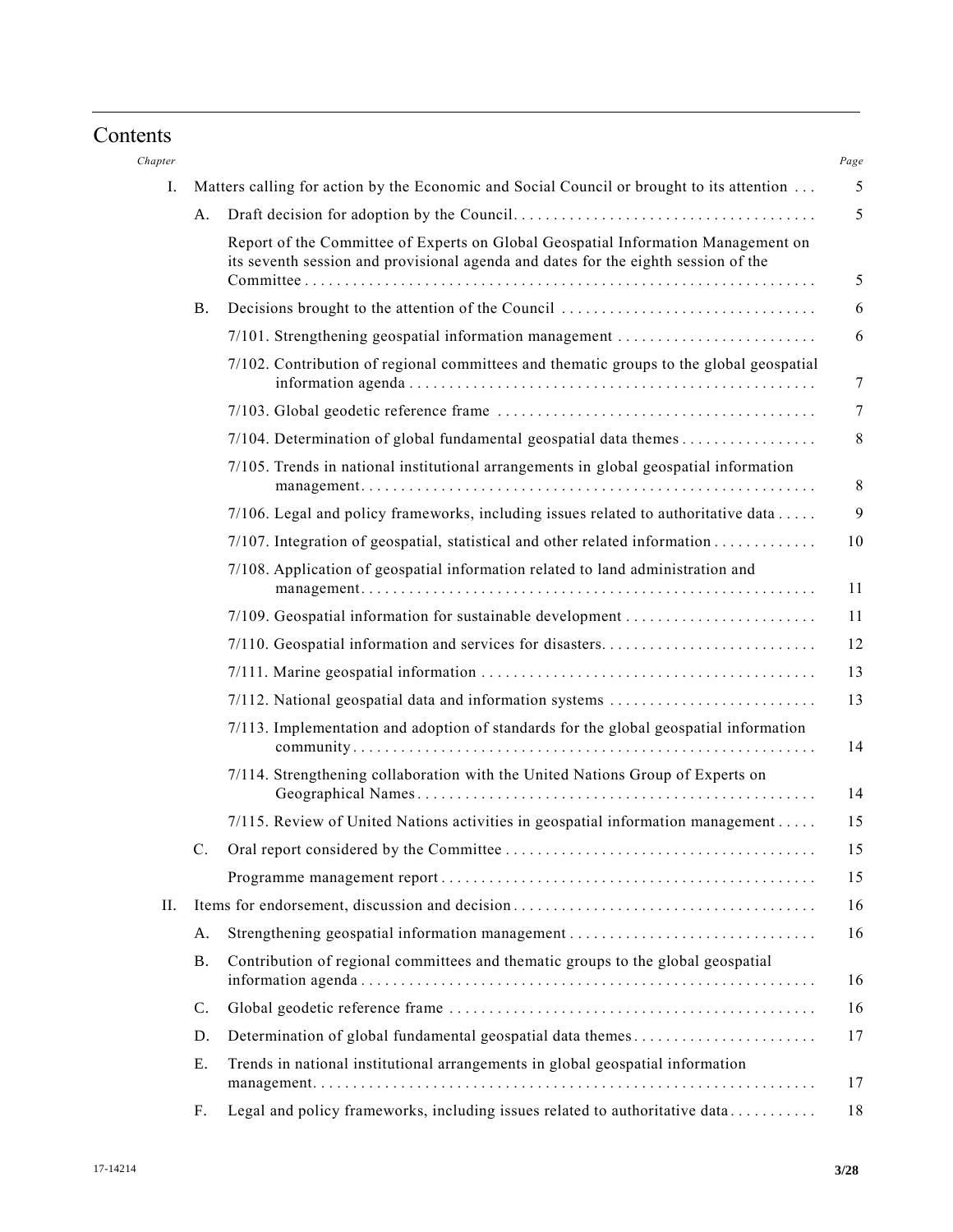|     | G.        | Implementation and adoption of standards for the global geospatial information             | 18 |
|-----|-----------|--------------------------------------------------------------------------------------------|----|
|     | H.        | Integration of geospatial, statistical and other related information                       | 19 |
|     | Ι.        | Application of geospatial information related to land administration and management        | 19 |
|     | J.        | Geospatial information for sustainable development                                         | 20 |
|     | Κ.        |                                                                                            | 20 |
|     | L.        |                                                                                            | 21 |
|     | M.        |                                                                                            | 21 |
|     | N.        | Strengthening collaboration with the United Nations Group of Experts on Geographical       | 22 |
|     | O.        | Review of United Nations activities in geospatial information management                   | 23 |
|     | P.        |                                                                                            | 23 |
| HL. |           | Provisional agenda and dates for the seventh session of the Committee of Experts on Global | 24 |
| IV. |           | Report of the Committee of Experts on Global Geospatial Information Management on its      | 25 |
| V.  |           |                                                                                            | 26 |
|     | A.        |                                                                                            | 26 |
|     | <b>B.</b> |                                                                                            | 26 |
|     | C.        |                                                                                            | 26 |
|     | D.        |                                                                                            | 27 |
|     | Ε.        |                                                                                            | 28 |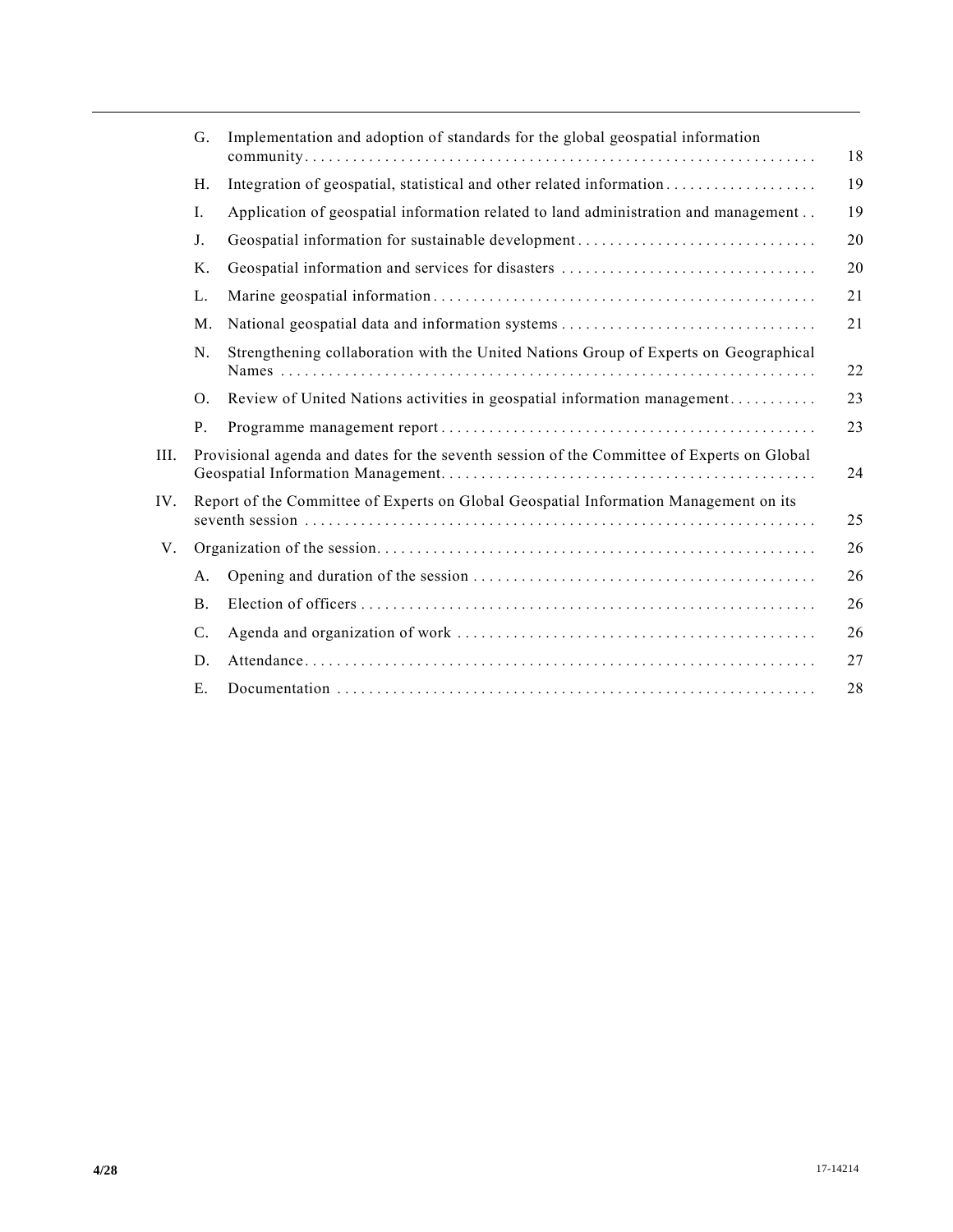# **Chapter I**

# **Matters calling for action by the Economic and Social Council or brought to its attention**

### **A. Draft decision for adoption by the Council**

1. The Committee of Experts on Global Geospatial Information Management recommends to the Economic and Social Council the adoption of the following draft decision:

#### **Report of the Committee of Experts on Global Geospatial Information Management on its seventh session and provisional agenda and dates for the eighth session of the Committee**

The Economic and Social Council:

(a) Takes note of the report of the Committee of Experts on Global Geospatial Information Management on its seventh session; $<sup>1</sup>$ </sup>

(b) Decides that the eighth session of the Committee of Experts shall be held at United Nations Headquarters in New York from 1 to 3 August 2018;

(c) Approves the provisional agenda and documentation for the eighth session of the Committee of Experts as set out below:

#### **Provisional agenda for the eighth session of the Committee of Experts on Global Geospatial Information Management**

- 1. Election of officers.
- 2. Adoption of the agenda and other organizational matters.
- 3. Strengthening geospatial information management.
- 4. Contribution of regional committees and thematic groups to the global geospatial information agenda.
- 5. Global geodetic reference frame.
- 6. Determination of global fundamental geospatial data themes.
- 7. Trends in national institutional arrangements in global geospatial information management.
- 8. Legal and policy frameworks, including issues related to authoritative data.
- 9. Implementation and adoption of standards for the global geospatial information community.
- 10. Integration of geospatial, statistical and other related information.
- 11. Application of geospatial information related to land administration and management.
- 12. Geospatial information for sustainable development.
- 13. Geospatial information and services for disasters.

<sup>1</sup> [E/2017/46-E/C.20/2017/18.](https://undocs.org/E/2017/46-E/C.20/2017/18)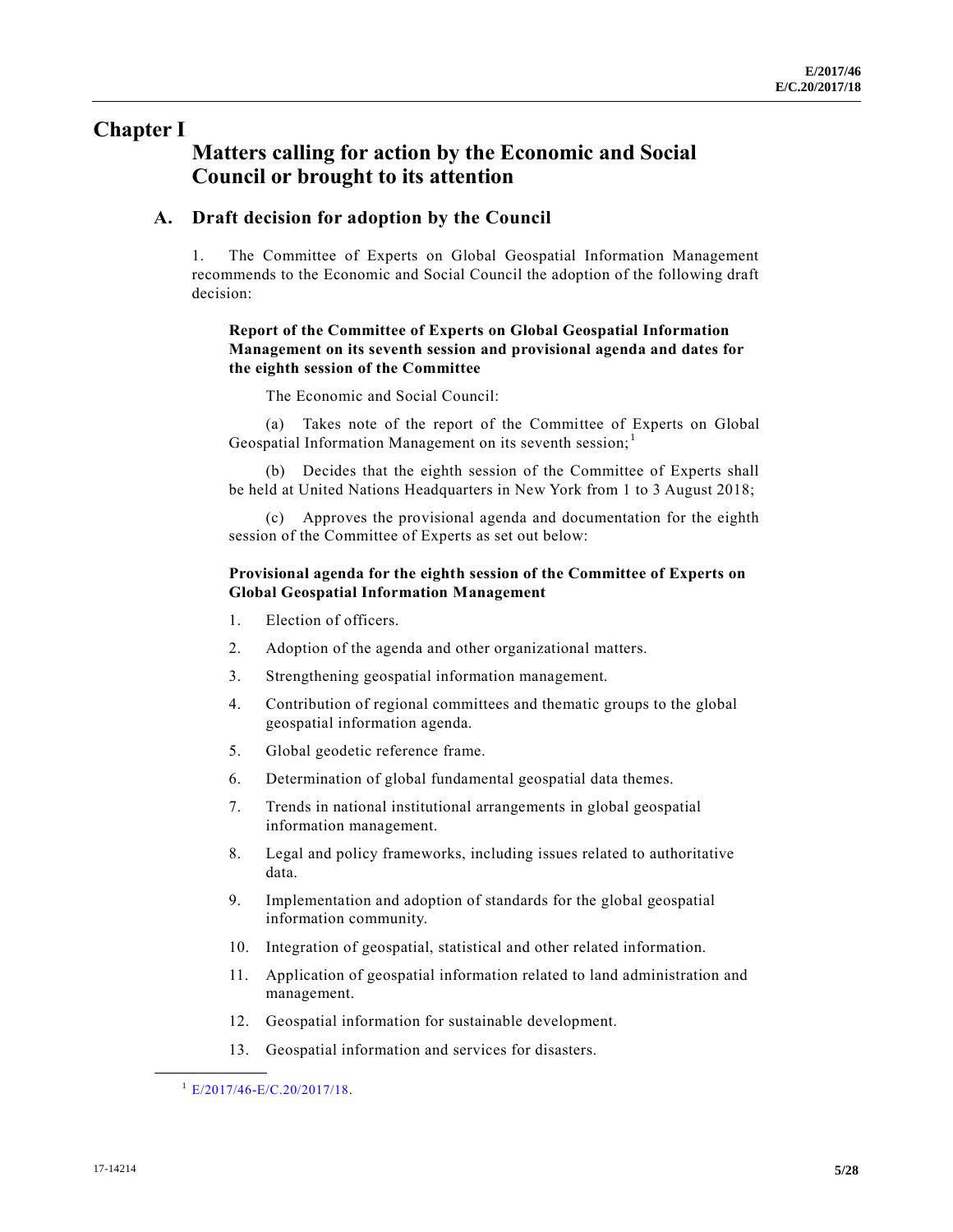- 14. Marine geospatial information.
- 15. National geospatial data and information systems.
- 16. Strengthening collaboration with the United Nations Group of Experts on Geographical Names.
- 17. Review of United Nations activities in geospatial information management.
- 18. Programme management report.
- 19. Provisional agenda and dates for the ninth session of the Committee of Experts.
- 20. Report of the Committee of Experts on its eighth session.

#### **B. Decisions brought to the attention of the Council**

2. The following decisions adopted by the Committee of Experts are brought to the attention of the Council:

#### **7/101**

#### **Strengthening geospatial information management**

The Committee of Experts on Global Geospatial Information Management:

(a) Welcomed the report of the Secretariat and the expanded Bureau<sup>2</sup> and their efforts to take practical and strategic action to implement Economic and Social Council resolution 2016/27 of 27 July 2016 on strengthening institutional arrangements on geospatial information management;

(b) Noted and expressed support for progress on the 2017-2021 strategic framework, and agreed that it provided a reference for prioritizing the work of the Committee and a tangible means to communicate its work;

(c) Suggested that efforts to implement the framework should be maximized through the support of the regional committees, thematic groups and other relevant stakeholders;

(d) Noted the central importance of strengthening capacity-building in geospatial information management and relevant statistical integration, especially in developing countries, and requested the Bureau to pay special attention to that topic;

(e) Encouraged the regional committees of the United Nations Global Geospatial Information Management to continue their outreach to the regional commissions of the United Nations, determine possible mechanisms for collaboration and report progress back to the Committee at its next session;

(f) Acknowledged the offers of active support and, in that regard, stressed the need to mobilize extrabudgetary resources for the Committee's operations, to cover the cost of participation in its annual sessions by developing countries and to provide effective Secretariat support.

<sup>&</sup>lt;sup>2</sup> See [E/C.20/2017/15.](https://undocs.org/E/C.20/2017/15)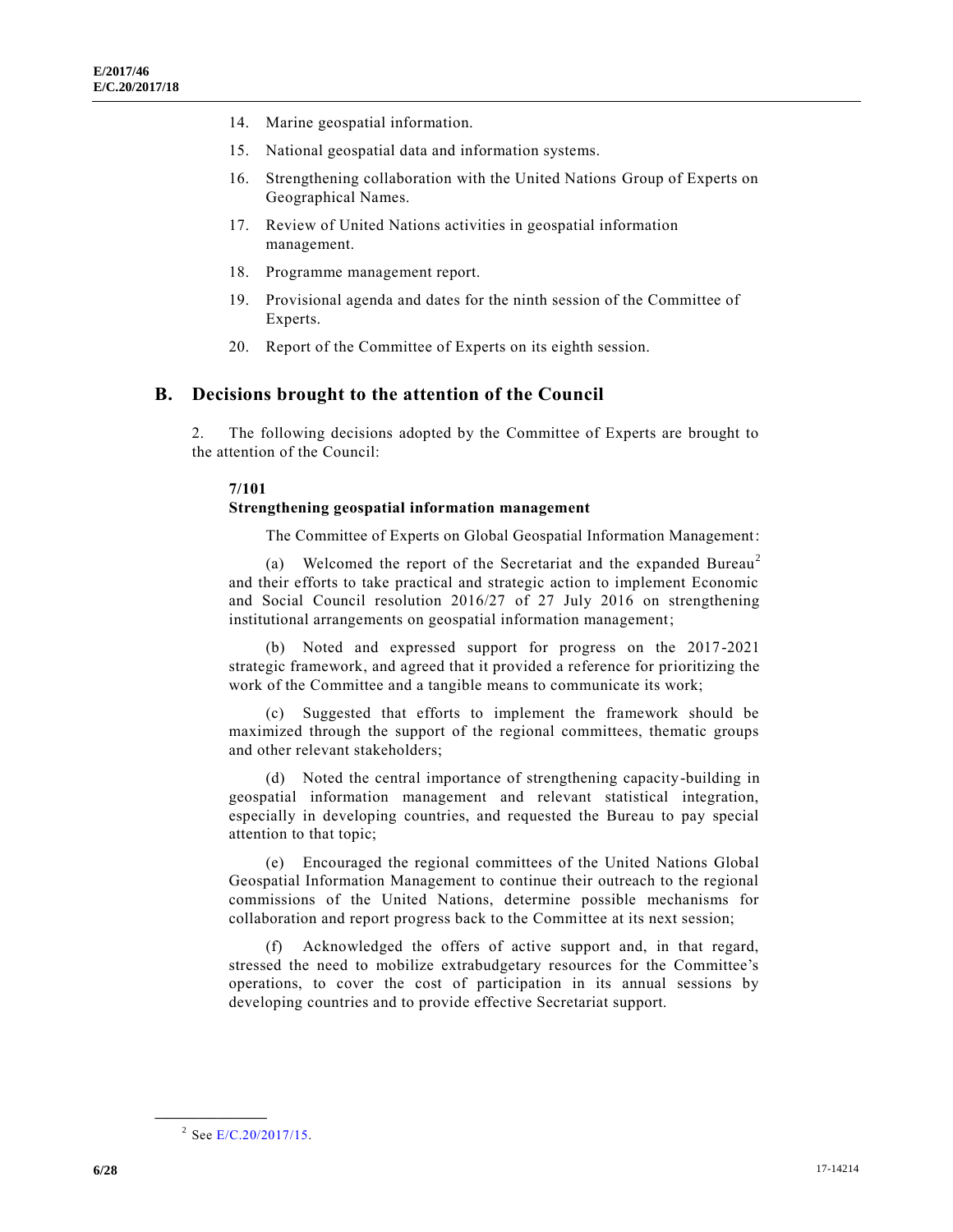#### **7/102 Contribution of regional committees and thematic groups to the global geospatial information agenda**

The Committee of Experts on Global Geospatial Information Management:

(a) Commended the progress of the five regional committees of the United Nations Global Geospatial Information Management, including the convening of their annual plenary meetings during the intersessional period, and the successful international thematic technical workshops in the pursuance of the objectives of United Nations Global Geospatial Information Management for Member States;

(b) Expressed its appreciation for the efforts aimed at increasing regional cooperation and for the important focus on building geospatial capacity in each region, including the Caribbean project being carried out under the leadership of Mexico;

(c) Noted the requests for the regional commissions to provide support to address concerns expressed by the regional committees with regard to technical training programmes, capacity development, participation in annual meetings and uptake of regional and global technical activities;

(d) Welcomed the convening of the fifth High-level Forum on Global Geospatial Information Management, to be hosted by the National Institute of Statistics and Geography of Mexico in Mexico City in November 2017, with an overarching theme of implementing the Sustainable Development Goals and the role of geospatial technology and innovation;

(e) Expressed its appreciation for the continuing contributions of the three United Nations Global Geospatial Information Management networks to the Committee's programme of work, in particular with regard to efforts to support the expert and working groups of the Committee and expand their affiliations within the regional committee processes.

#### **Decision 7/103**

#### **Global geodetic reference frame**

The Committee of Experts on Global Geospatial Information Management:

(a) Welcomed the report of the working group on the global geodetic reference frame,<sup>3</sup> and commended the working group on its work, broad consultations, communication and outreach strategies;

(b) Endorsed the formal establishment and composition of the subcommittee on geodesy, agreed with the proposed terms of reference and transition plan, and encouraged further membership of developing countries with the assistance of the regional committees;

(c) Expressed support for the planned activities of the Subcommittee, including developing the road map implementation plan, developing the position paper on appropriate governance arrangements, building the web of communication experts of the global geodetic reference frame and developing a five-year strategic plan;

(d) Noted the offers of assistance by regional committees and Member States to support technical and communication strategies for the global geodetic reference frame;

 $E/C.20/2017/4$ .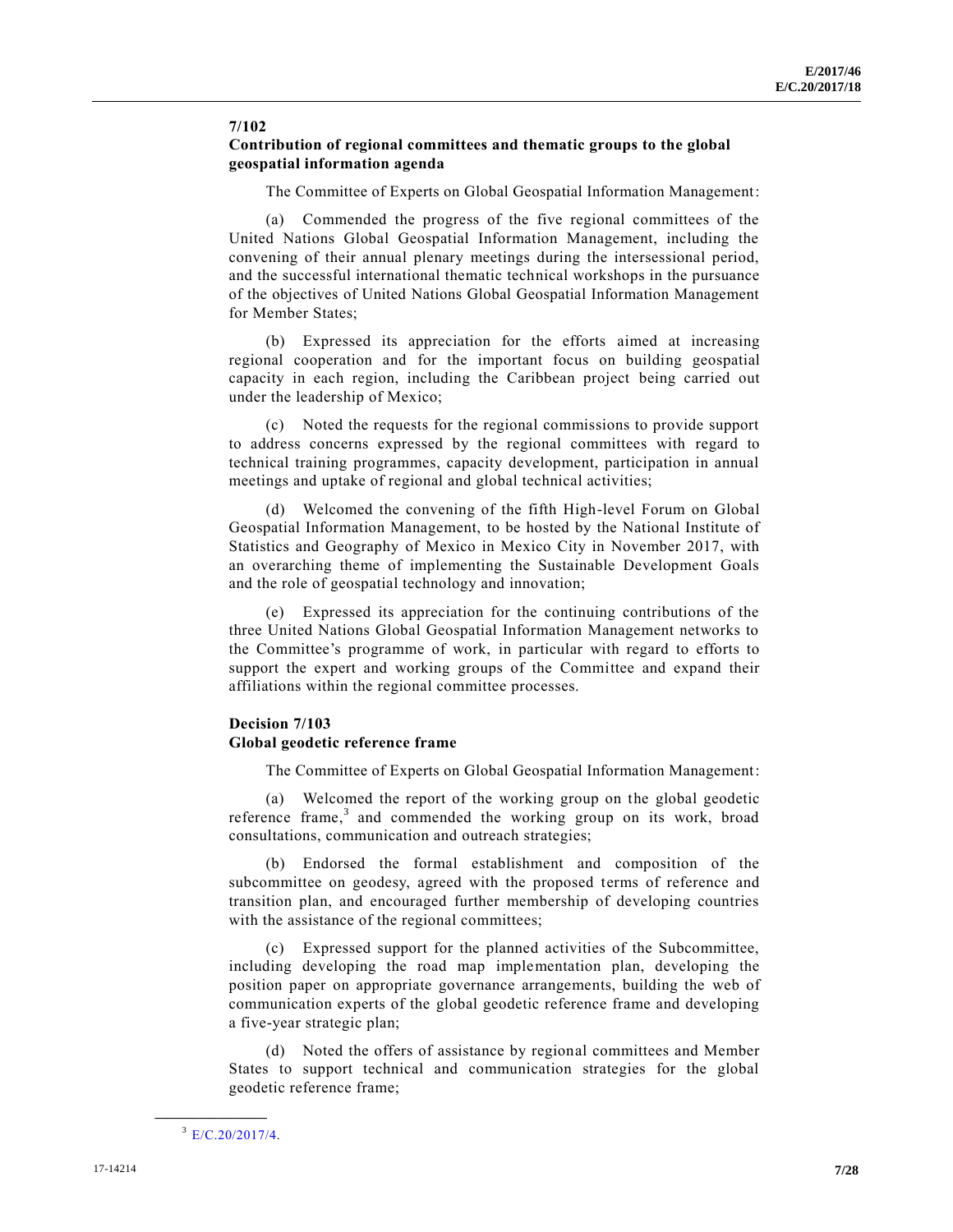(e) Also noted the convening of the inaugural meeting of the subcommittee on the margins of the High-level Forum on Global Geospatial Information Management, to be held in Mexico City in November 2017.

#### **Decision 7/104 Determination of global fundamental geospatial data themes**

The Committee of Experts on Global Geospatial Information Management:

(a) Welcomed the report prepared by the Regional Committee of United Nations Global Geospatial Information Management for Europe<sup>4</sup> on behalf of the working group on global fundamental geospatial data themes, as well as the leadership of the working group, and noted the comprehensive work undertaken to address the issues relating to global fundamental geospatial data themes;

(b) Adopted the proposed minimum list of global fundamental geospatial data themes, subject to minor suggested amendments;

(c) Expressed support for the offer of the Regional Committee of United Nations Global Geospatial Information Management for Europe, including domain experts, to continue to develop more details for each theme, and to work with the Secretariat and other groups to draw up plans for promoting and making the proposed minimum list better known, accepted and applied within the wider community, including the non-geospatial community;

(d) Noted the suggestions for the working group to consider, namely, measures to implement the data themes, recognition of positioning as a theme, expert review of data themes, integration of themes with statistics, Earth observations and imagery, and ensuring that the use of themes remained technical in nature so as not to raise any political concerns;

(e) Welcomed the support of regional initiatives, including EuroGeographics, the Pan American Institute of Geography and History and the Arctic Spatial Data Infrastructure, for their respective data contributions to the fundamental data themes, including the second administrative-level boundaries project, and urged Member States to continue to contribute to that important initiative.

#### **Decision 7/105**

#### **Trends in national institutional arrangements in global geospatial information management**

The Committee of Experts on Global Geospatial Information Management:

(a) Welcomed the comprehensive report of the working group on trends in national institutional arrangements,  $\overline{s}$  and the valuable contribution of the University of Leuven (Belgium), in producing an overarching framework for national institutional arrangements, inclusive of instruments, principles and guidelines;

(b) Expressed appreciation for the efforts carried out by the working group to focus and consolidate the considerable body of work already achieved, and endorsed the overarching framework as an integrated process for implementing national institutional arrangements in geospatial information management for Member States;

<sup>&</sup>lt;sup>4</sup> See [E/C.20/2017/5.](https://undocs.org/E/C.20/2017/5)

<sup>&</sup>lt;sup>5</sup> See [E/C.20/2017/6.](https://undocs.org/E/C.20/2017/6)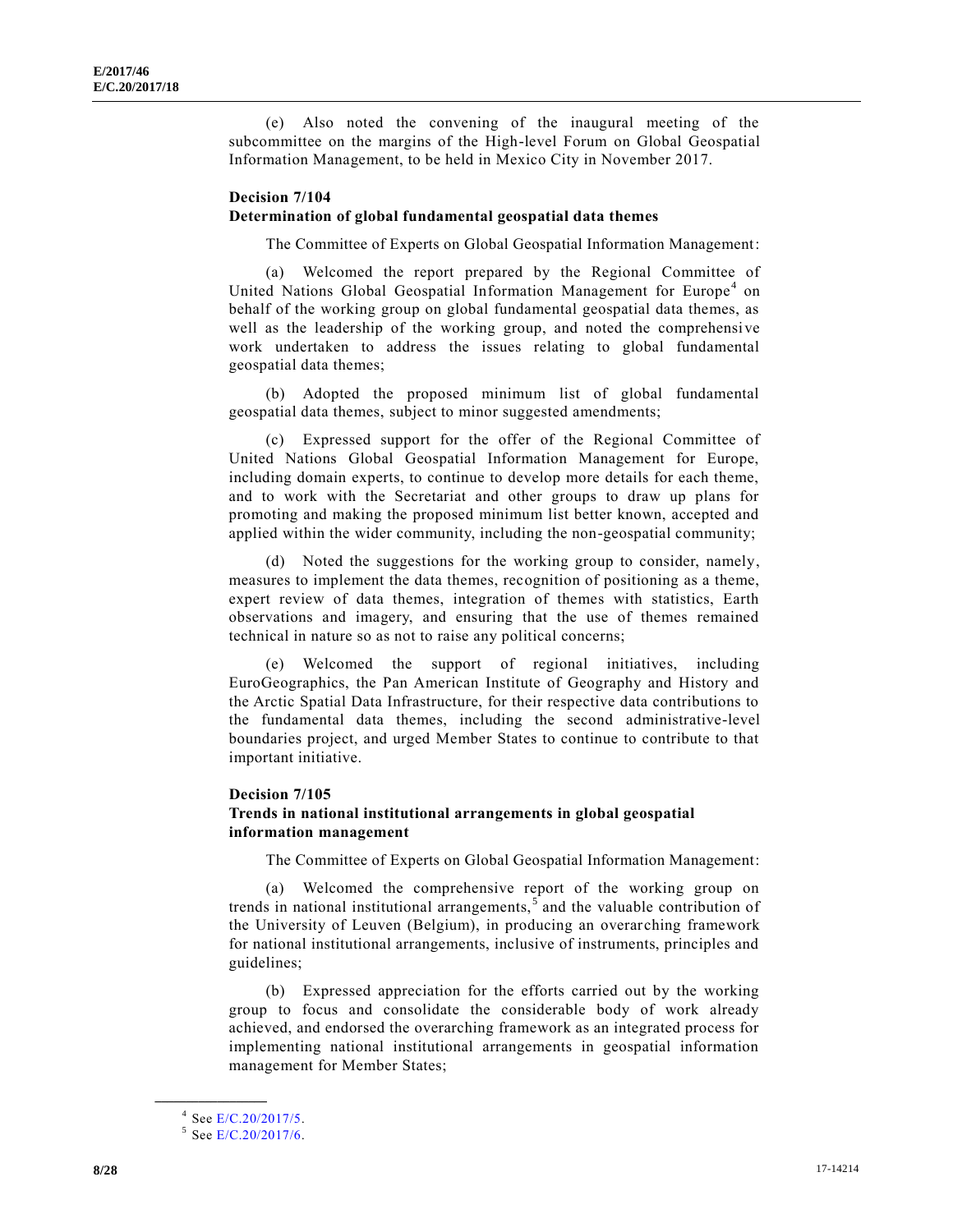(c) Commended the compendium of good practices as a tangible means of demonstrating models of institutional arrangements across geographic regions, and encouraged Member States to contribute to that effort;

(d) Expressed support for the detailed methodologies for and approaches to preparing national institutional arrangement guidelines and recommendations, formulating the framework of structural and managerial instruments used to establish recommendations to evaluate or improve management structures across Governments and identifying good practices and their applications across Member States;

(e) Agreed that developing an easy-to-understand guide to facilitate the use of the principles and instruments by users who were not familiar with geospatial information management concepts was a practical and commendable next step to further the work of the working group;

(f) Noted the suggestion to consider linking together the independent efforts and documents of the activities of the Committee's expert and working groups, in particular the global geodetic reference frame, fundamental data themes, geospatial standards, legal and policy frameworks, shared principles and national institutional arrangements, so that they provided a coherent overview of fundamental geospatial information development.

#### **Decision 7/106 Legal and policy frameworks, including issues related to authoritative data**

The Committee of Experts on Global Geospatial Information Management:

(a) Welcomed the report of the Secretariat and the Centre for Spatial Law and Policy,<sup>6</sup> and noted the progress that had been made in addressing legal and policy frameworks and issues relating to authoritative data;

(b) Expressed appreciation for the convening of the successful International Forum on Policy and Legal Frameworks for Geospatial Information Management, held in Kuala Lumpur in October 2016, and welcomed the Kuala Lumpur Declaration on Policy and Legal Frameworks for Geospatial Information, which provided the Committee with a feasible path forward to address those issues;

(c) Endorsed the establishment of the working group on legal and policy frameworks for geospatial information management, its terms of reference and initial composition, as proposed, and encouraged Member States to participate in and contribute to the working group, noting the need for appropriate expertise and diversity;

(d) Requested the working group to develop mechanisms for Member States to build capacity to address the legal and policy matters that had an impact on the collection, dissemination and application of geospatial information, and, in that regard, expressed appreciation for the development and preparation of the compendium on the licensing of geospatial information, and for the wide reviews and consultation that the compendium had received;

(e) Welcomed the constructive interactions with the International Bar Association, and noted that the Association was no longer proceeding with the proposed convention on geoinformation and had offered to build a productive

<sup>&</sup>lt;sup>6</sup> See [E/C.20/2017/7.](https://undocs.org/E/C.20/2017/7)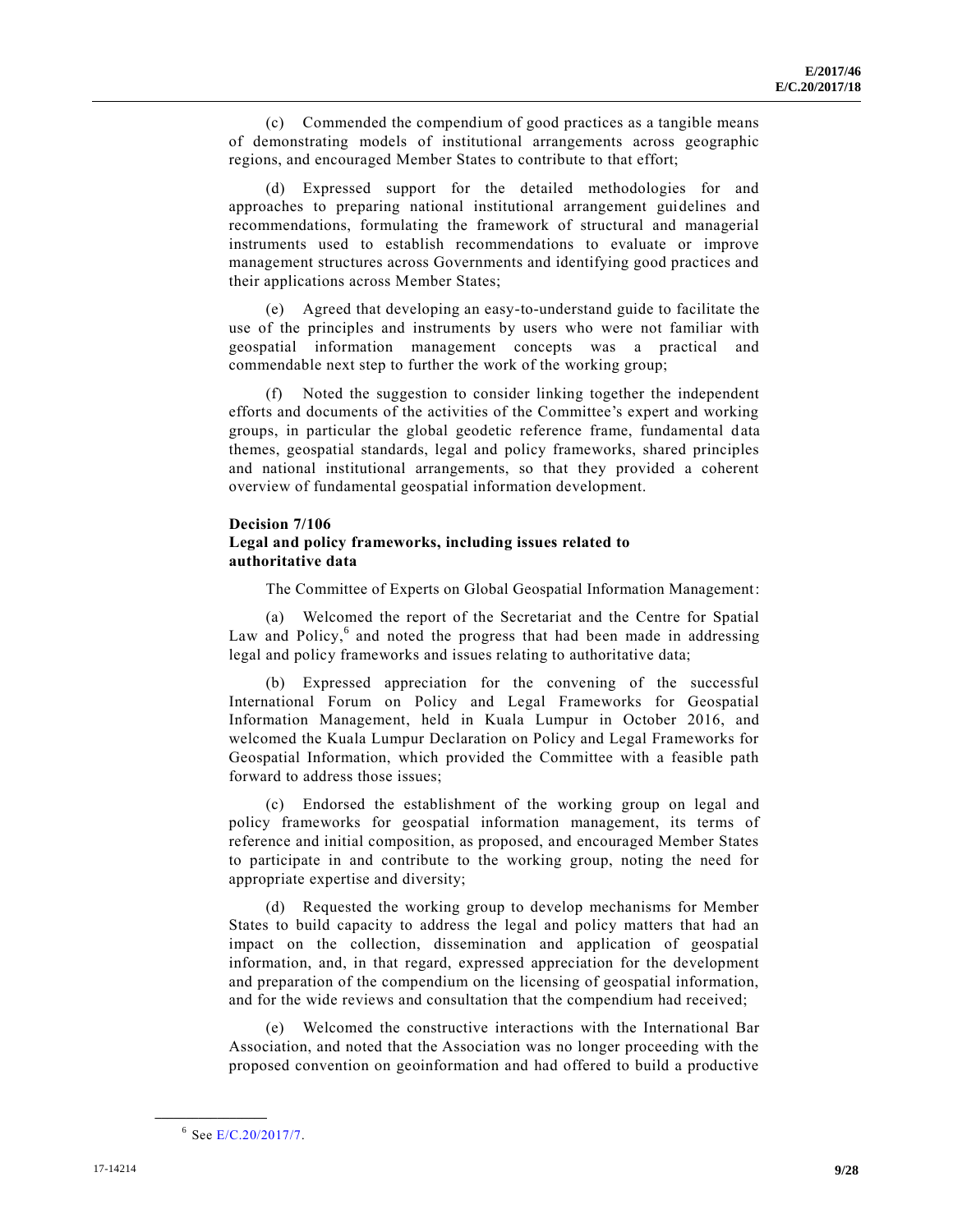and collaborative relationship with the Committee to support its legal and policy efforts;

(f) Noted that the development of training curricula and materials in support of subregional and regional training workshops in the licensing of geospatial information related to the dissemination of geospatial information was being considered;

(g) Also noted the comments about analysing a number of complex issues regarding geospatial information, including definitions of open data, personal data, data privacy, data protection, data licensing and the security and misuse of data.

#### **Decision 7/107 Integration of geospatial, statistical and other related information**

The Committee of Experts on Global Geospatial Information Management:

(a) Welcomed the report of the Expert Group on the Integration of Statistical and Geospatial Information,<sup>7</sup> and noted the endorsement of the global statistical geospatial framework by the Statistical Commission at its forty-eighth session, held in March 2017;

(b) Endorsed the emphasis of the Statistical Commission on strengthening the mandate of the Expert Group to become the overall coordination group for all activities in the area of the integration of statistical and geospatial information, and for regional statistical bodies to develop and strengthen partnerships with the regional committees;

(c) Urged the regional committees to continue to reach out to and engage with their respective regional statistical counterparts to further strengthen partnerships;

(d) Commended the practical efforts to increase regional collaboration and visibility in promoting the implementation of the global statistical geospatial framework, including through the workshop on integrating geospatial and statistical standards, facilitated by the Economic Commission for Europe and hosted by Statistics Sweden and the European Forum for Geography and Statistics, to be convened in Dublin in November 2017;

(e) Noted the efforts of Member States to strengthen the integration of geospatial and statistical information, and encouraged the continued refinement and implementation of the global statistical geospatial framework, including by formulating standardized data and metadata interoperability, paying attention to big data, developing technical tools and processes that were able to address challenges relating to regional and subregional integration, and, in that context, considering specific examples of institutional agreements and practices;

(f) Expressed support for the proposal that the expert group should actively contribute to the work of the 2020 Population and Housing Census to promote the integration of statistical and geospatial information and the implementation of the global statistical geospatial framework, and to build and strengthen knowledge management and capacity in developing countries, especially small island developing States.

<sup>&</sup>lt;sup>7</sup> See [E/C.20/2017/9.](https://undocs.org/E/C.20/2017/9)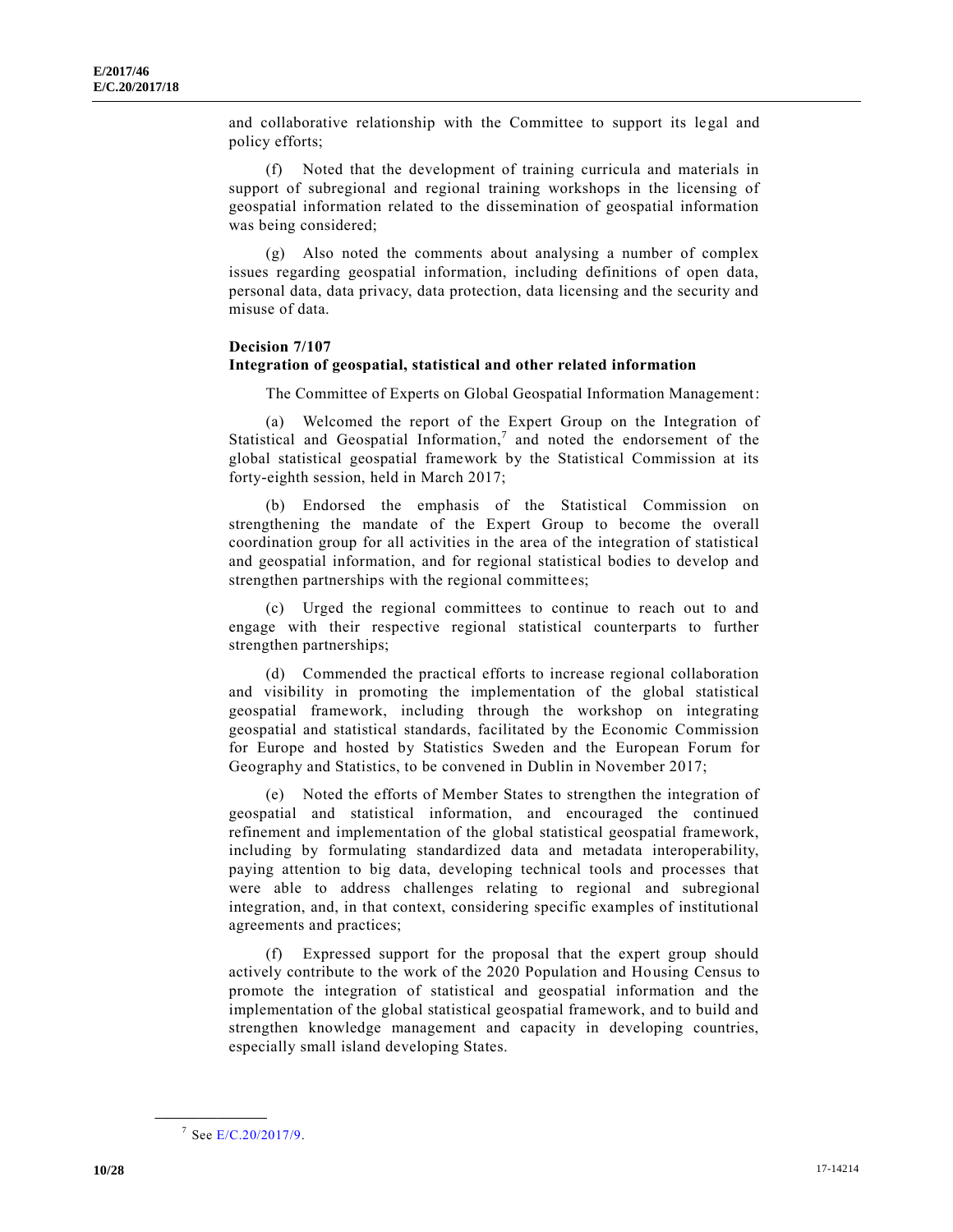#### **Decision 7/108 Application of geospatial information related to land administration and management**

The Committee of Experts on Global Geospatial Information Management:

(a) Welcomed the report of the expert group on land administration and management,<sup>8</sup> and endorsed the programme of work of the expert group for the 2017-2018 biennium, subject to amendments as suggested by the Committee;

(b) Noted the need for continued advocacy and political awareness of the benefits of effective and efficient land administration and management, urged the expert group to continue to address the overarching policy guidance required to capture the key principles essential for establishing effective, efficient, sustainable and interoperable land administration and management systems, also noted that the principles-based overarching policy guidance should be flexible, recognizing the diverse social and economic contexts within national and subnational land administration arrangements, and further noted that close collaboration with the existing international bodies active in that field was mandatory in order to avoid any duplication of efforts;

(c) Also noted the valuable efforts of the expert group in contributing to relevant land indicators of the global indicator framework in support of efforts to improve and accelerate the proportion of the global population that had access to secure tenure of land;

(d) Further noted the numerous suggestions for the expert group to consider in its programme of work, including focusing on issues related to interoperability, partnerships and the exchange of technology for developing countries, and the merits and benefits of a good land administration system that improved the security of tenure.

#### **Decision 7/109 Geospatial information for sustainable development**

The Committee of Experts on Global Geospatial Information Management:

(a) Welcomed the report of the working group on geospatial information of the Inter-Agency and Expert Group on Sustainable Development Goal Indicators,<sup>9</sup> and commended the working group on its progress and its efforts to ensure that the contribution of the global geospatial information community to the Sustainable Development Goal process remained rigorous and relevant;

(b) Commended the working group for having completed its review and analysis of the global indicator framework through a "geographic location" lens;

(c) Recognized that the combined geospatial and statistical expertise of the working group positioned it appropriately to facilitate and support a "data ecosystem" that leveraged an accessible, integrative and interoperable localto-global information system for measuring and monitoring the Sustainable Development Goals and tracking annual progress;

(d) Encouraged the working group to work more closely with the Expert Group on the Integration of Statistical and Geospatial Information, since the development of the principles-based global statistical geospatial

<sup>&</sup>lt;sup>8</sup> See [E/C.20/2017/10.](https://undocs.org/E/C.20/2017/10)

<sup>&</sup>lt;sup>9</sup> See [E/C.20/2017/11.](https://undocs.org/E/C.20/2017/11)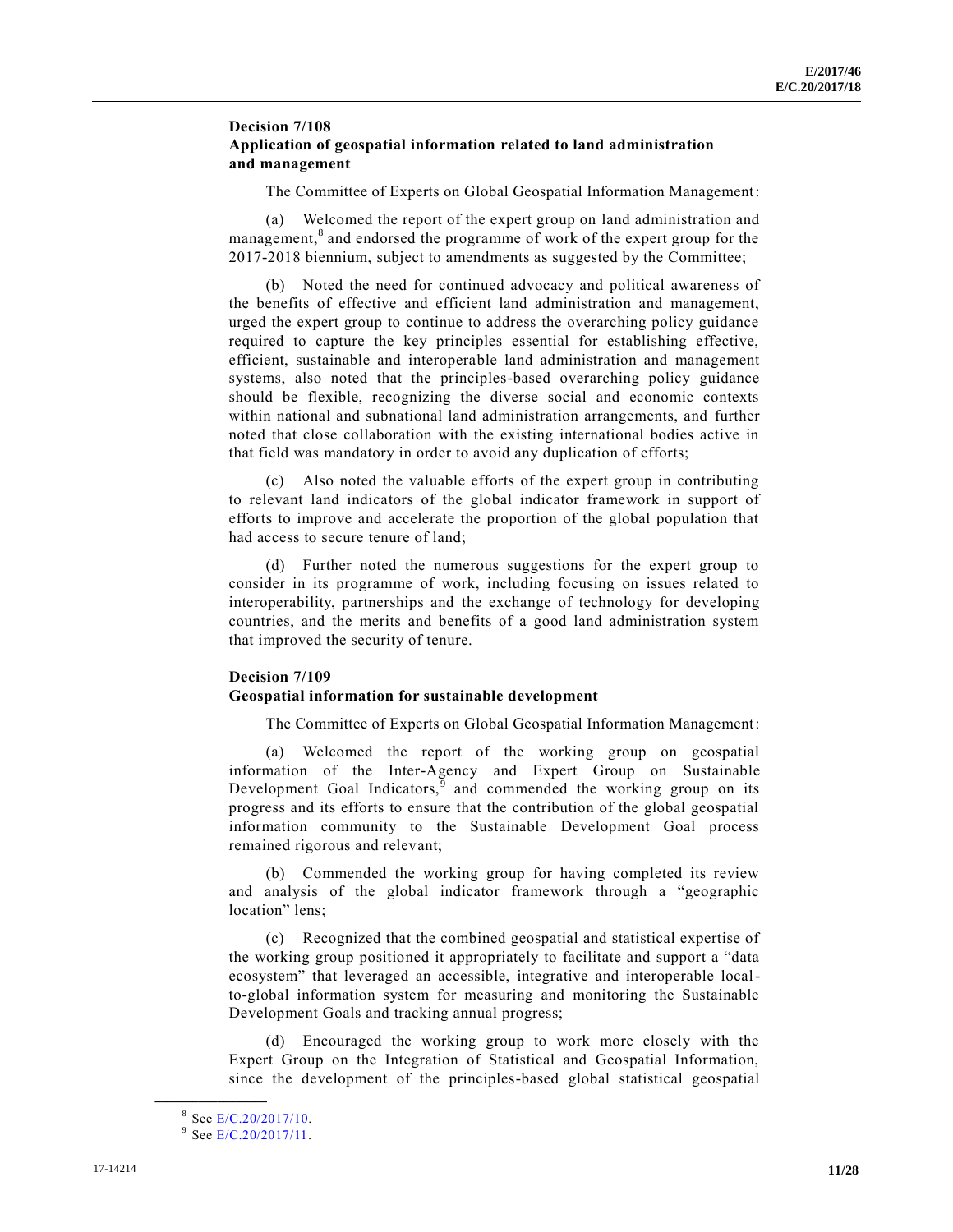framework would facilitate consistent and authoritative production and integration approaches for geostatistical information;

(e) Acknowledged that the global geospatial information environment was dynamic and innovative, with the emergence of new technologies, methods and processes, and, in that regard, agreed that data availability and quality remained one of the biggest challenges for Member States and that data, when available, must also be accessible, consistent and sustainable for the production of indicators to provide information on the agreed goals and targets, in accordance with national priorities and needs.

#### **Decision 7/110**

#### **Geospatial information and services for disasters**

The Committee of Experts on Global Geospatial Information Management:

(a) Welcomed the report of the working group on geospatial information and services for disasters, <sup>10</sup> and commended the work and effort of the working group in refining the draft strategic framework on geospatial information and services for disasters, inclusive of the inputs from the global consultation;

(b) Commended the efforts of the working group in providing additional broad consultation and communication of the draft framework at international conferences and forums, and in continuing to enable the geospatial community to engage with disaster, emergency management and humanitarian experts;

(c) Recognized that using geospatial information for managing all disasters was growing in importance, that bringing real-time integration of statistical and geospatial data was a new use case for many statistical and geospatial agencies and that the Committee had an important role to play to enable the development of those services for the benefit of society;

(d) Adopted the strategic framework on geospatial information and services for disasters as a guide for Member States in their respective national activities to ensure the availability and accessibility of quality geospatial information and services across all phases of the emergency cycle, and as a means to reach out and engage with decision makers, and endorsed the consideration of drafting a resolution presenting the strategic framework for adoption by the Economic and Social Council;

(e) Welcomed the valuable offers to contribute to the implementation of the framework through the organizing of special sessions and conferences to assist in national and regional development of implementation plans, and to develop guidelines for disaster management for national geospatial information agencies that would be consistent with the strategic framework;

(f) Noted the multiple dimensions of data needs for disasters and stressed the importance of the mutual sharing of information between local, national and international responders while recognizing the need to protect individual privacy;

(g) Expressed support for the proposal of the working group to develop an assessment tool to assist Member States and the regional committees of the United Nations Global Geospatial Information Management to evaluate and develop their respective implementation plans, and to monitor and report progress on the implementation of the strategic framework.

<sup>&</sup>lt;sup>10</sup> See [E/C.20/2017/12.](https://undocs.org/E/C.20/2017/12)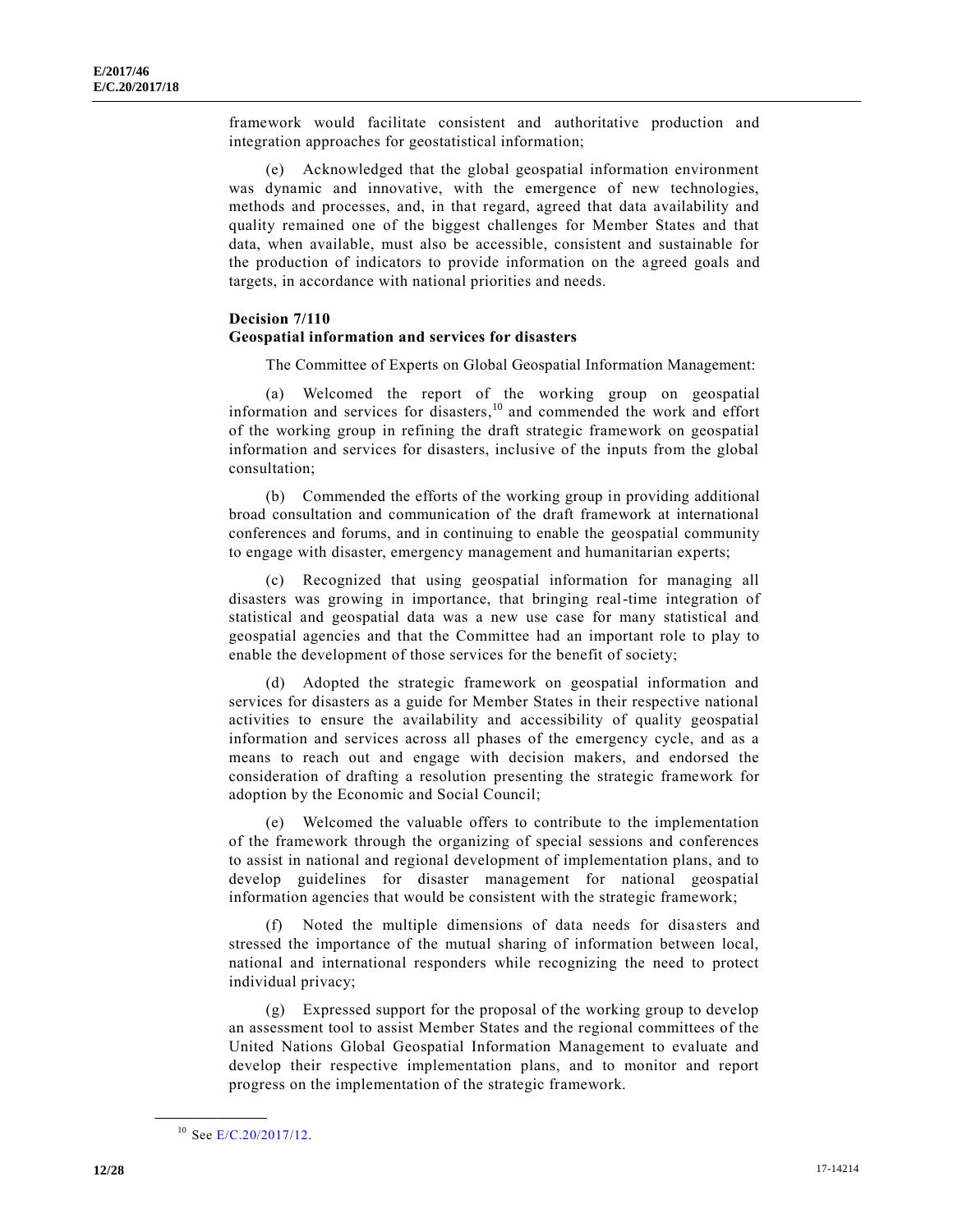#### **Decision 7/111 Marine geospatial information**

The Committee of Experts on Global Geospatial Information Management:

(a) Welcomed the report of the Secretariat on marine geospatial information, $11$  and agreed that strengthening global geospatial information management included addressing marine geospatial information to support Member States in developing national policy, determining strategic priorities, making decisions and measuring and monitoring global development outcomes;

(b) Endorsed the terms of reference and establishment of the working group on marine geospatial information, and welcomed the participation and contribution of Member States to the working group, noting the need for appropriate technical expertise and broad geographical representation;

(c) Noted that, given the complexity and broad scope of marine geospatial information, it was critical to ensure that the working group engaged with the appropriate subject matter experts to ensure that the working group remained focused, within its scope, not political in nature and connected to the activities of other working groups of the United Nations Global Geospatial Information Management, where and as appropriate;

(d) Encouraged the newly formed working group to provide a forum for dialogue and collaboration between Member States to address issues related to the availability, accessibility and application of marine geospatial information, and linkages to national spatial data infrastructure, to ensure the principle of "build once, use many times".

#### **Decision 7/112**

#### **National geospatial data and information systems**

The Committee of Experts on Global Geospatial Information Management:

(a) Noted the report of the Secretariat, prepared with the assistance of the World Bank Group, on new developments with regard to national geospatial data and information systems<sup>12</sup> and the progress made by the Bureau, the Secretariat and the World Bank in that respect, and applauded the timeliness of that initiative as an urgent mechanism to assist countries in further developing their national geospatial information systems;

(b) Welcomed and expressed support for the collaborative agreement between the Statistics Division and the World Bank, which formulated a joint vision to promote growth and prosperity, to assist countries to take practical actions to achieve a digital transformation, and to bridge the geospatial digital divide in the implementation of the 2030 Agenda for Sustainable Development; $^{13}$ 

(c) Acknowledged the need for collaboration to develop an overarching geospatial framework that went beyond just technical matters and that countries could reference when implementing integrated evidence -based decision-making solutions that maximized and leveraged national systems tailored to their own situations, and welcomed the numerous offers of cooperation and support by Member States to develop that initiative further;

 $11$  See [E/C.20/2017/16.](https://undocs.org/E/C.20/2017/16)

<sup>&</sup>lt;sup>12</sup> See [E/C.20/2017/13.](https://undocs.org/E/C.20/2017/13)

<sup>&</sup>lt;sup>13</sup> General Assembly resolution  $70/1$ .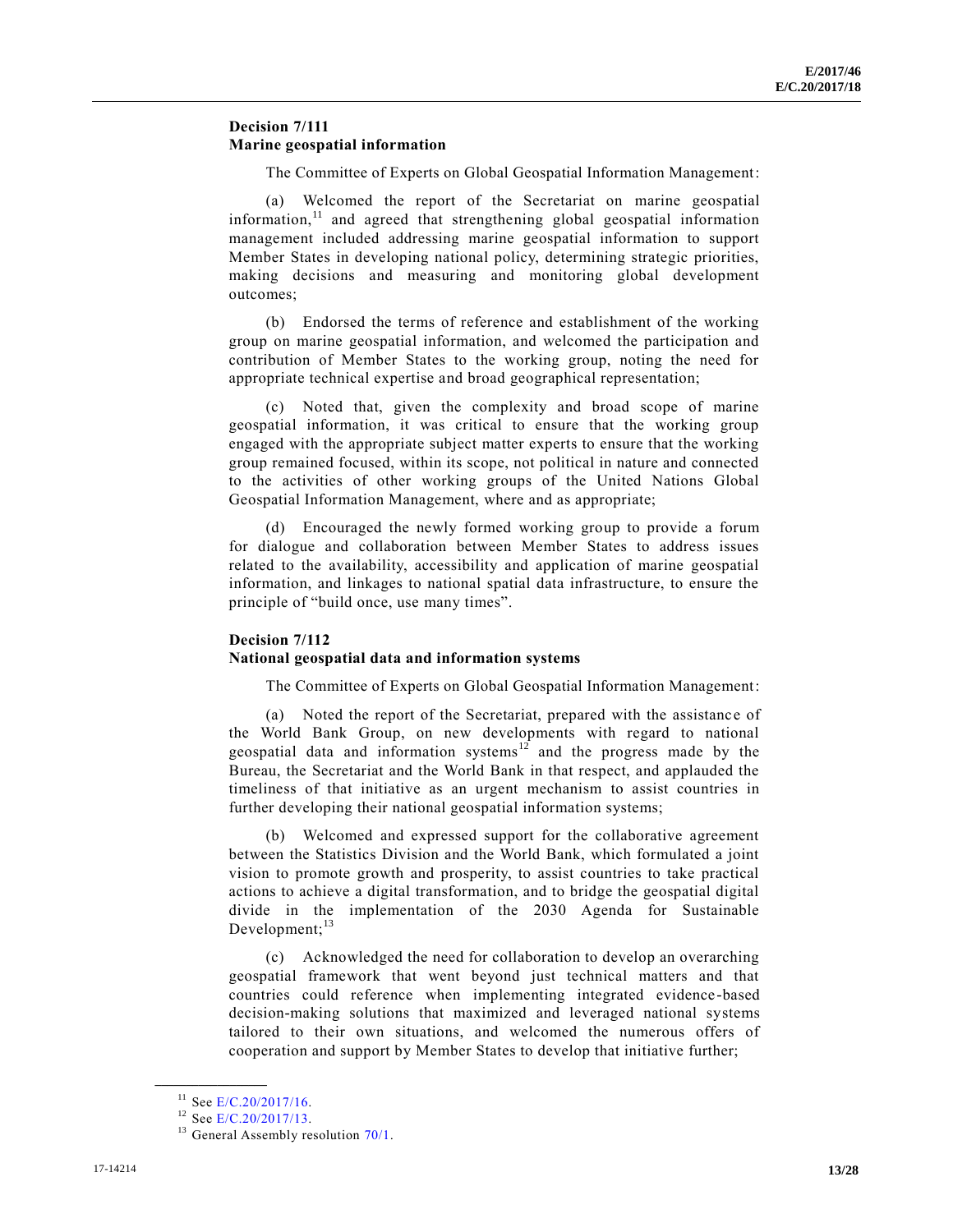(d) Noted the need to leverage and build upon the ongoing activities of the Committee and Member States, including guides, standards and frameworks, and the sharing of good practices and experiences in the development of the country-level action plans and road maps to operationalize and ensure the sustainability of the geospatial framework.

#### **Decision 7/113 Implementation and adoption of standards for the global geospatial information community**

The Committee of Experts on Global Geospatial Information Management:

(a) Welcomed the report<sup>14</sup> on the implementation and adoption of standards for the global geospatial information community, as presented, and expressed its appreciation to the Open Geospatial Consortium, technical committee 211 of the International Organization for Standardization, and the International Hydrographic Organization for their continuing support and valuable work;

(b) Noted the efforts of the international standards organizations in their contributions towards the provision of geospatial standards in the implementation of the Sustainable Development Goals and statisticalgeospatial integration, in particular with regard to the joint study group and the discrete global grid system;

(c) Also noted the importance of geospatial standards and the associated training requirements related to understanding and implementing them, and encouraged the international standards community, in collaboration with the United Nations Global Geospatial Information Management Academic Network, to explore mechanisms for enhancing standards training and the subsequent communication to and engagement of non-experts;

(d) Welcomed the proposed survey on considering a review and update of the standards guide and companion documents, and urged Member States to contribute and to provide feedback on their use of the standards guide and implementing standards within their national frameworks;

(e) Noted the encouragement by the standards development organizations of participation by Member States in the international geospatial standards development processes of technical committee 211 of the International Organization for Standardization, the Open Geospatial Consortium and the International Hydrographic Organization to ensure that the geospatial standards required to achieve the Sustainable Development Goals were available, understood and implemented.

#### **Decision 7/114 Strengthening collaboration with the United Nations Group of Experts on Geographical Names**

The Committee of Experts on Global Geospatial Information Management:

(a) Welcomed the report of the United Nations Group of Experts on Geographical Names,<sup>15</sup> and commended its efforts to engage in a dialogue with the Committee to define an effective and streamlined relationship between the Group of Experts and the Committee;

<sup>&</sup>lt;sup>14</sup> See [E/C.20/2017/8.](https://undocs.org/E/C.20/2017/8)

<sup>&</sup>lt;sup>15</sup> See [E/C.20/2017/17.](https://undocs.org/E/C.20/2017/17)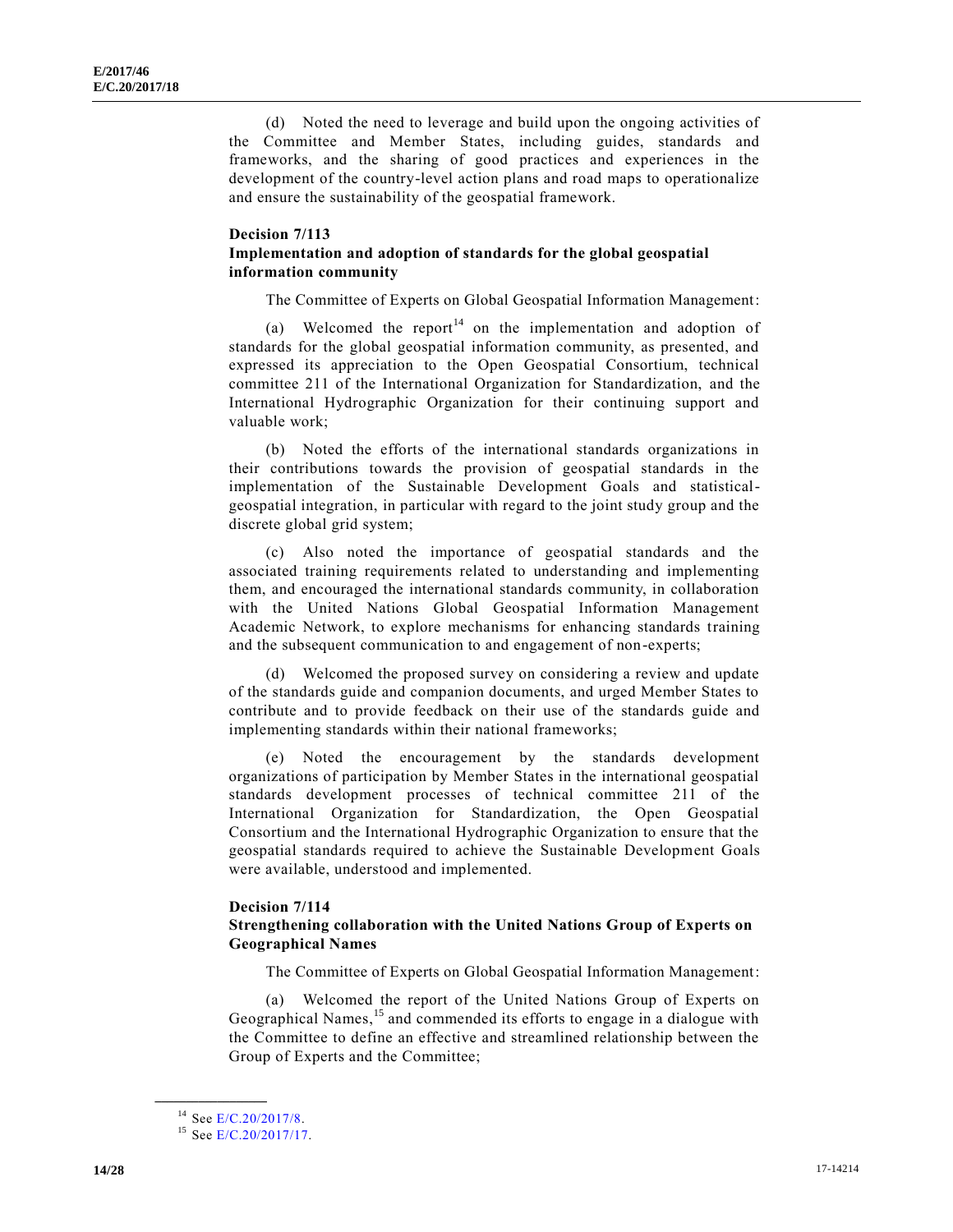(b) Endorsed the proposal to build a stronger relationship between the Group of Experts and the Committee, to advance the cause of geographical names and geospatial information management, keeping the process technical and not political in nature, and encouraged an ongoing relationship towards that end;

(c) Expressed support for the common principles of cooperation as a positive communication tool and a means for closer collaboration, and for the strengthening of arrangements on geospatial information management;

Recognized that the real benefits of cooperation and collaboration would need to be anchored at the national level and that it would be critical for national delegates from the Group of Experts and the Committee to establish and continue their outreach on an ongoing basis.

#### **Decision 7/115**

#### **Review of United Nations activities in geospatial information management**

The Committee of Experts on Global Geospatial Information Management:

(a) Welcomed the report of the Secretariat on the review of United Nations activities in geospatial information management,<sup>16</sup> including the overview it provided of existing geospatial resources, activities and governance arrangements within the United Nations system;

(b) Agreed that efforts should be made to consider a more structured and sustainable coordination approach for geospatial information management activities within the United Nations system;

(c) Emphasized the need for the Secretariat to continue its consultations concerning the questionnaire, to continue to seek clarification and expand on responses received, and to reach out to United Nations entities that had not yet responded, with a view to maintaining a list of points of contact within the United Nations system;

(d) As a starting point, recommended option 3 contained in the abovementioned report as the most realistic mechanism, and thus agreed to establish a United Nations system network within its global architecture, which, once established, could then review and possibly implement further options at an appropriate time in the future, with the guidance and support of the Committee.

#### **C. Oral report considered by the Committee**

#### **Programme management report**

3. The Director of the Statistics Division of the Department of Economic and Social Affairs of the Secretariat provided an oral report on programme management issues related to the United Nations Global Geospatial Information Management, which contained an assessment of the need to set priorities for its many activities that were supported by the secretariat and, in that context, committed to focusing on implementation, as well as on the need to collectively explore extrabudgetary funding arrangements (trust fund, secondments) to enable the secretariat to further advance the global geospatial information agenda.

<sup>&</sup>lt;sup>16</sup> See [E/C.20/2017/14.](https://undocs.org/E/C.20/2017/14)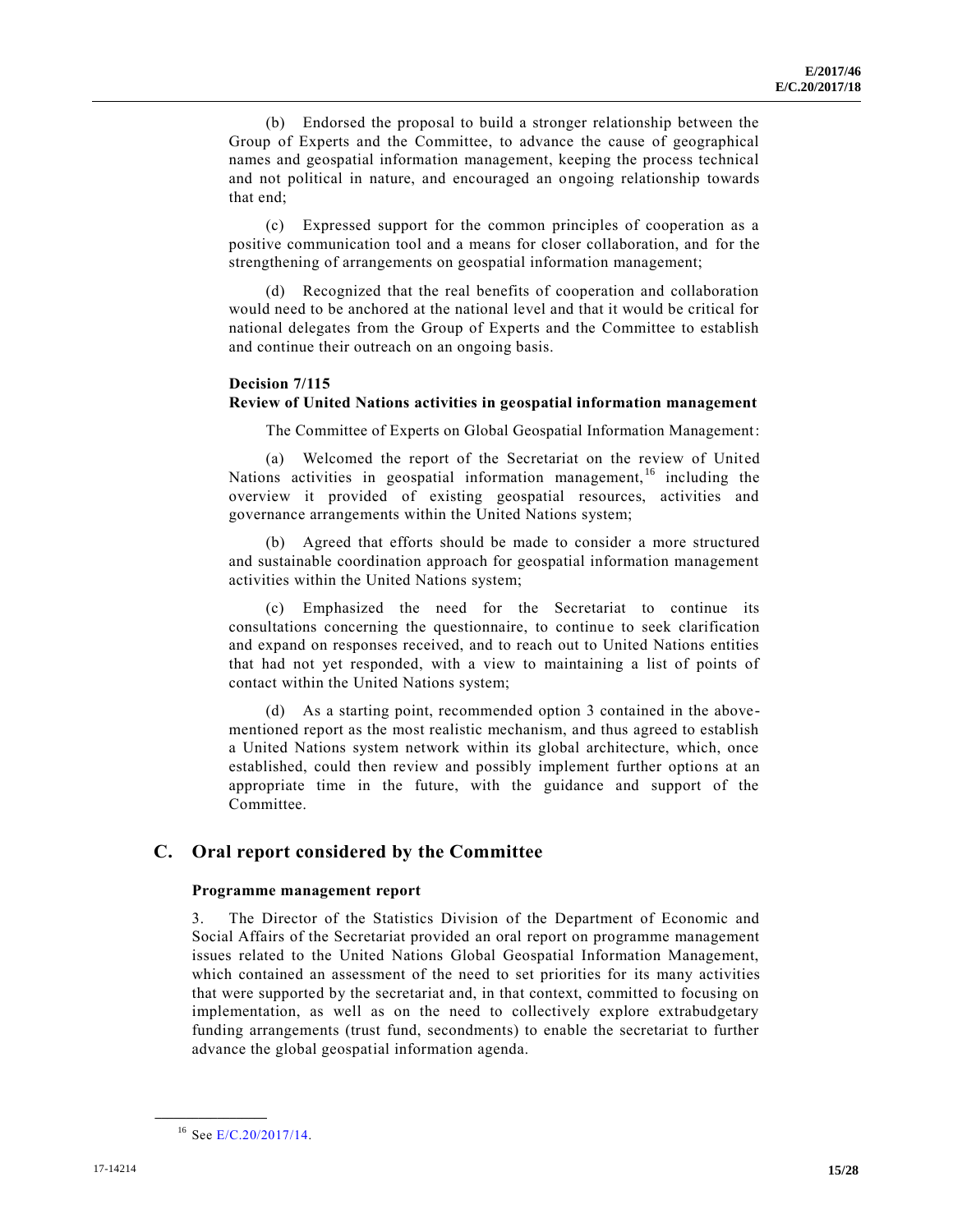# **Chapter II Items for endorsement, discussion and decision**

# **A. Strengthening geospatial information management**

4. The Committee of Experts considered item 3 of its agenda at its 1st meeting, held on 2 August. It had before it a note by the Secretariat on strengthening geospatial information management,<sup>17</sup> which was introduced by the Interregional Adviser on Global Geospatial Information Management of the Statistics Division.

5. At the 1st meeting, statements were made by the representatives of Mexico, Belgium, India, the Netherlands, Japan, Spain (on behalf of the working group on trends in national institutional arrangements), Singapore, the United States of America, Iran (Islamic Republic of), Australia and China.

6. At the same meeting, statements were made by the representatives of the Economic Commission for Africa and the Economic Commission for Latin American and the Caribbean.

7. Also at the same meeting, the Interregional Adviser on Global Geospatial Information Management summarized the main points of the discussion.

#### **Action taken by the Committee of Experts**

8. At its 5th meeting, held on 4 August, the Committee of Experts adopted the draft decision (see chap. I, sect. B, decision 7/101).

# **B. Contribution of regional committees and thematic groups to the global geospatial information agenda**

9. The Committee of Experts considered item 4 of its agenda at its 1st and 2nd meetings, held on 2 August. It had before it a note by the Secretariat on the contribution of regional committees and thematic groups to the global geospatial information agenda.<sup>17</sup> The chairs of the five regional committees and three United Nations Global Geospatial Information Management networks made introductory statements.

10. At the same meeting, the Interregional Adviser on Global Geospatial Information Management summarized the main points of the discussion.

#### **Action taken by the Committee of Experts**

11. At its 5th meeting, held on 4 August 2017, the Committee of Experts adopted the draft decision (see chap. I, sect. B, decision 7/102).

# **C. Global geodetic reference frame**

12. The Committee of Experts considered item 5 of its agenda at its 2nd meeting, held on 2 August. It had before it a note by the Secretariat on the global geodetic reference frame.<sup>17</sup> The co-chair of the working group on the global geodetic reference frame made an introductory statement.

<sup>&</sup>lt;sup>17</sup> Available in the language of submission only from the website of the Committee of Experts [\(http://ggim.un.org/ggim\\_committee.html\)](http://ggim.un.org/ggim_committee.html).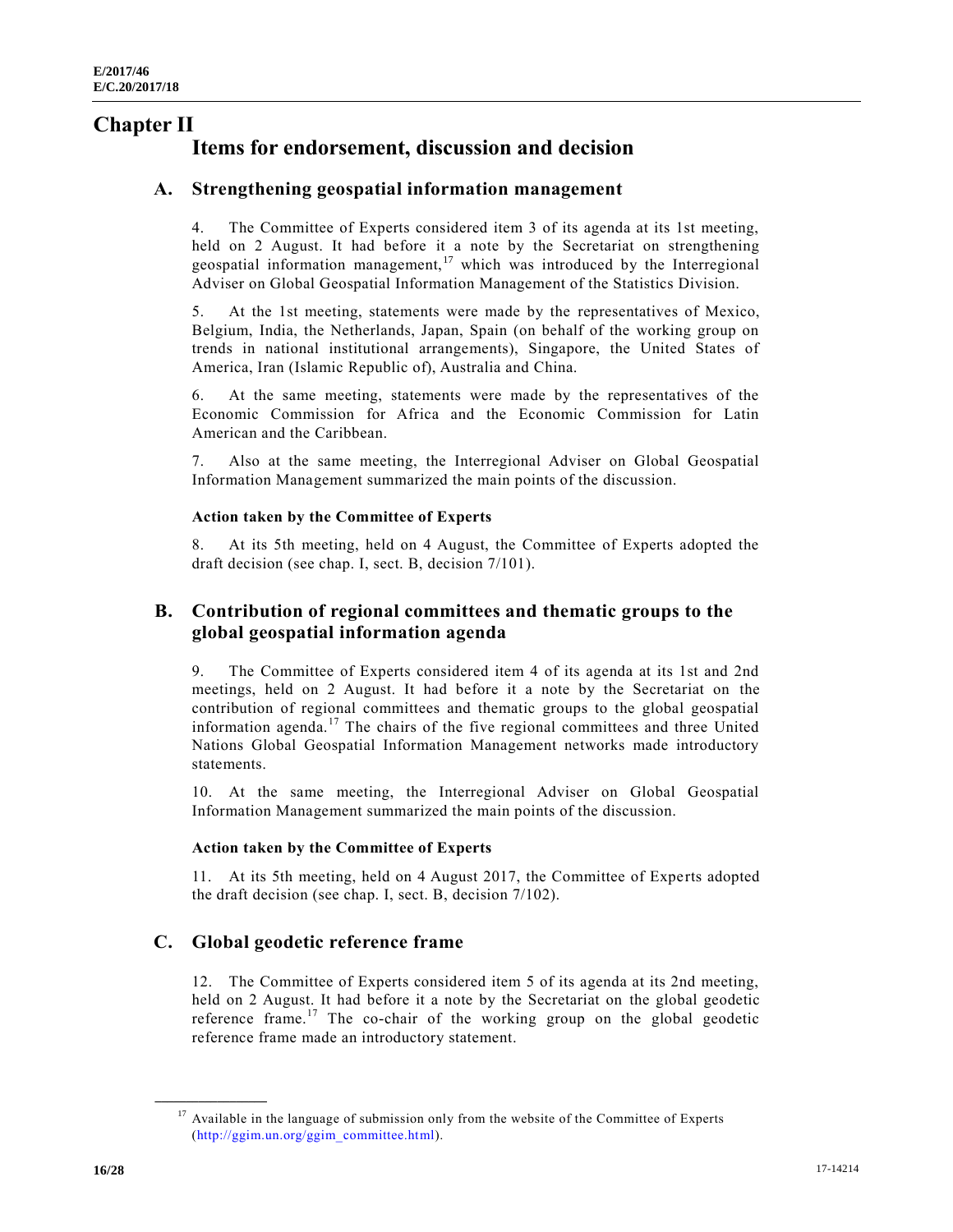13. At the same meeting, statements were made by the representatives of Japan, Tuvalu, Australia, Norway, Mexico, Sweden, France, Belgium, Ireland, India, Jamaica, New Zealand, the United States, the Bahamas, the United Kingdom of Great Britain and Northern Ireland, Saudi Arabia, Argentina, Sri Lanka, South Africa, Austria, Kenya, Canada and Iceland.

14. Also at the same meeting, statements were made by the representatives of EuroGeographics, the International Association of Geodesy and the International Federation of Surveyors, non-governmental organizations in consultative status with the Economic and Social Council or invited to participate as observers in the session of the Committee.

15. At its 2nd meeting, the Interregional Adviser on Global Geospatial Information Management summarized the main points of the discussion.

#### **Action taken by the Committee of Experts**

16. At its 5th meeting, held on 4 August, the Committee of Experts adopted the draft decision (see chap. I, sect. B, decision 7/103).

### **D. Determination of global fundamental geospatial data themes**

17. The Committee of Experts considered item 6 of its agenda at its 2nd meeting, held on 2 August. It had before it a note by the Secretariat on the determination of global fundamental geospatial data themes,  $17$  which was introduced by the chair of the Regional Committee of United Nations Global Geospatial Information Management for Europe.

18. At the same meeting, statements were made by the representatives of the United Kingdom, Sweden, the United States, New Zealand, Ireland, Australia, Mexico, India, Spain, Jamaica, Japan, the Philippines, Belgium, Austria, China, South Africa, Canada, Argentina and Singapore.

19. Also at the same meeting, a statement was made by the representative of the Economic Commission for Africa.

20. At its 2nd meeting, a statement was made by the representative of the University of Melbourne (Australia), a non-governmental organization in consultative status with the Economic and Social Council or invited to participate as an observer in the session of the Committee.

21. At the same meeting, the Interregional Adviser on Global Geospatial Information Management summarized the main points of the discussion.

#### **Action taken by the Committee of Experts**

22. At its 6th meeting, held on 4 August, the Committee of Experts adopted the draft decision, as orally revised (see chap. I, sect. B, decision 7/104).

# **E. Trends in national institutional arrangements in global geospatial information management**

23. The Committee of Experts considered item 7 of its agenda at its 4th meeting, held on 3 August 2017. It had before it a note by the Secretariat on trends in national institutional arrangements in global geospatial information management,  $17$ which was introduced by the chair of the working group on trends in national institutional arrangements.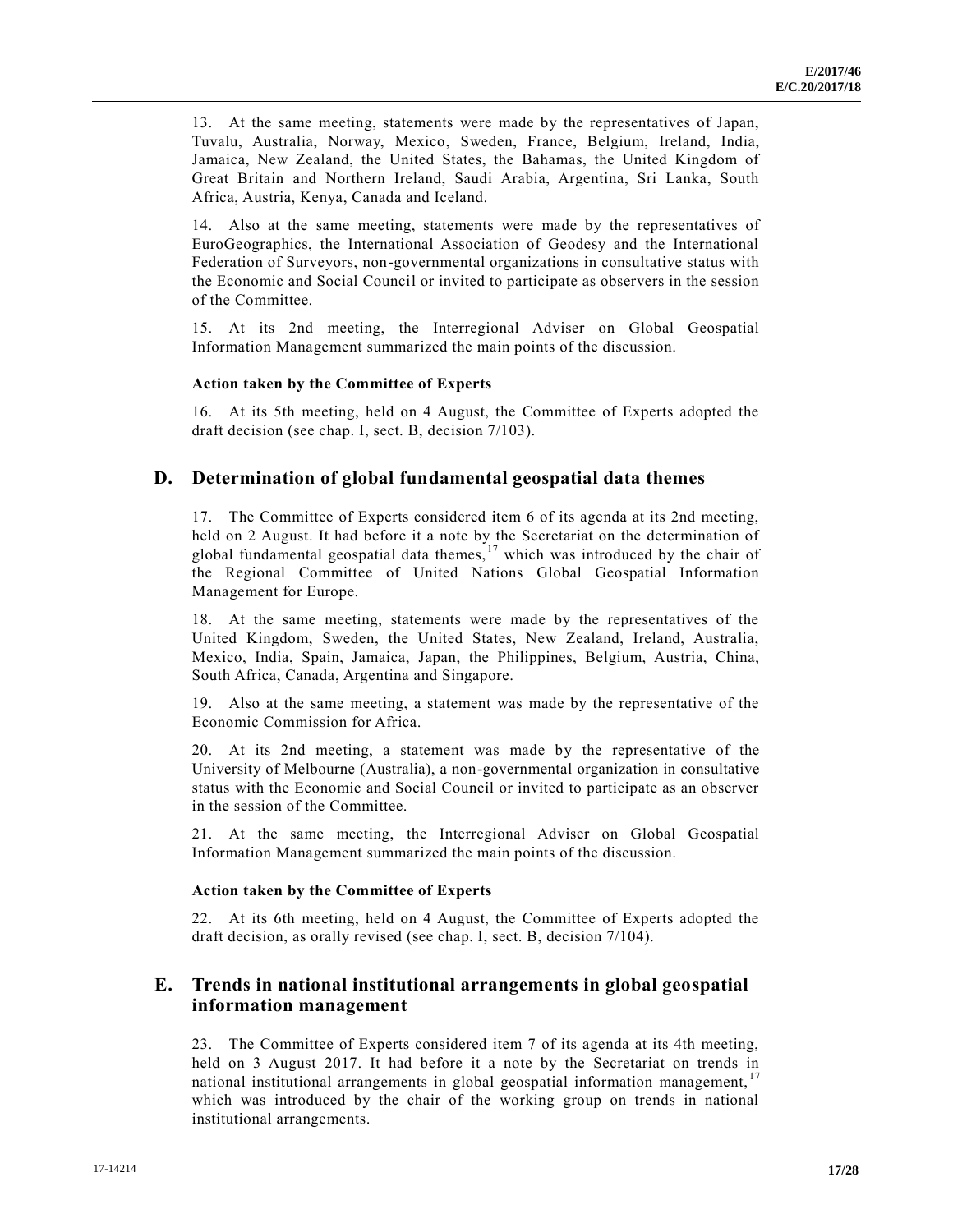24. At the same meeting, statements were made by the representatives of Germany, New Zealand, Ethiopia, the United Kingdom, Peru, Belgium, Barbados, India, Sweden and Norway.

25. Also at the same meeting, the Interregional Adviser on Global Geospatial Information Management summarized the main points of the discussion.

#### **Action taken by the Committee of Experts**

26. At its 6th meeting, held on 4 August 2017, the Committee of Experts adopted the draft decision, as orally revised (see chap. I, sect. B, decision 7/105).

# **F. Legal and policy frameworks, including issues related to authoritative data**

27. The Committee of Experts considered item 8 of its agenda at its 4th meeting, held on 3 August. It had before it a note by the Secretariat on legal and policy frameworks, including issues related to authoritative data, <sup>17</sup> which was introduced by the Executive Director of the Centre for Spatial Law and Policy.

28. At the same meeting, statements were made by the representatives of Sweden, Ireland, Belgium, India, Japan, Mexico, Austria and Canada.

29. Also at the same meeting, a statement was made by the representative of EuroGeographics, a non-governmental organization in consultative status with the Economic and Social Council or invited to participate as an observer in the session of the Committee.

30. At its 4th meeting, the Interregional Adviser on Global Geospatial Information Management Secretariat summarized the main points of the discussion.

#### **Action taken by the Committee of Experts**

31. At its 6th meeting, held on 4 August, the Committee of Experts adopted the draft decision, as orally revised (see chap. I, sect. B, decision 7/106).

# **G. Implementation and adoption of standards for the global geospatial information community**

32. The Committee of Experts considered item 9 of its agenda at its 5th meeting, held on 4 August 2017. It had before it a note by the Secretariat on the implementation and adoption of standards for the global geospatial information community,<sup>17</sup> which was introduced by the Executive Director of Communications and Outreach of the Open Geospatial Consortium.

33. At the same meeting, statements were made by the representatives of Singapore, Australia, New Zealand, Sweden, Slovenia, India, Jamaica, Canada, the United Kingdom, Argentina, Myanmar, Kenya, the Republic of Moldova, Mexico, Ecuador, China, Tuvalu and Costa Rica, as well as by the observers for the State of Palestine and the International Hydrographic Organization.

34. Also at the same meeting, a statement was made by the representative of the Economic Commission for Africa.

35. At its 5th meeting, statements were made by the representatives of the Global Spatial Data Infrastructure (on behalf of the United Nations Global Information Management geospatial societies), the Pan American Institute of Geography and History, the University of Melbourne (on behalf of the United Nations Global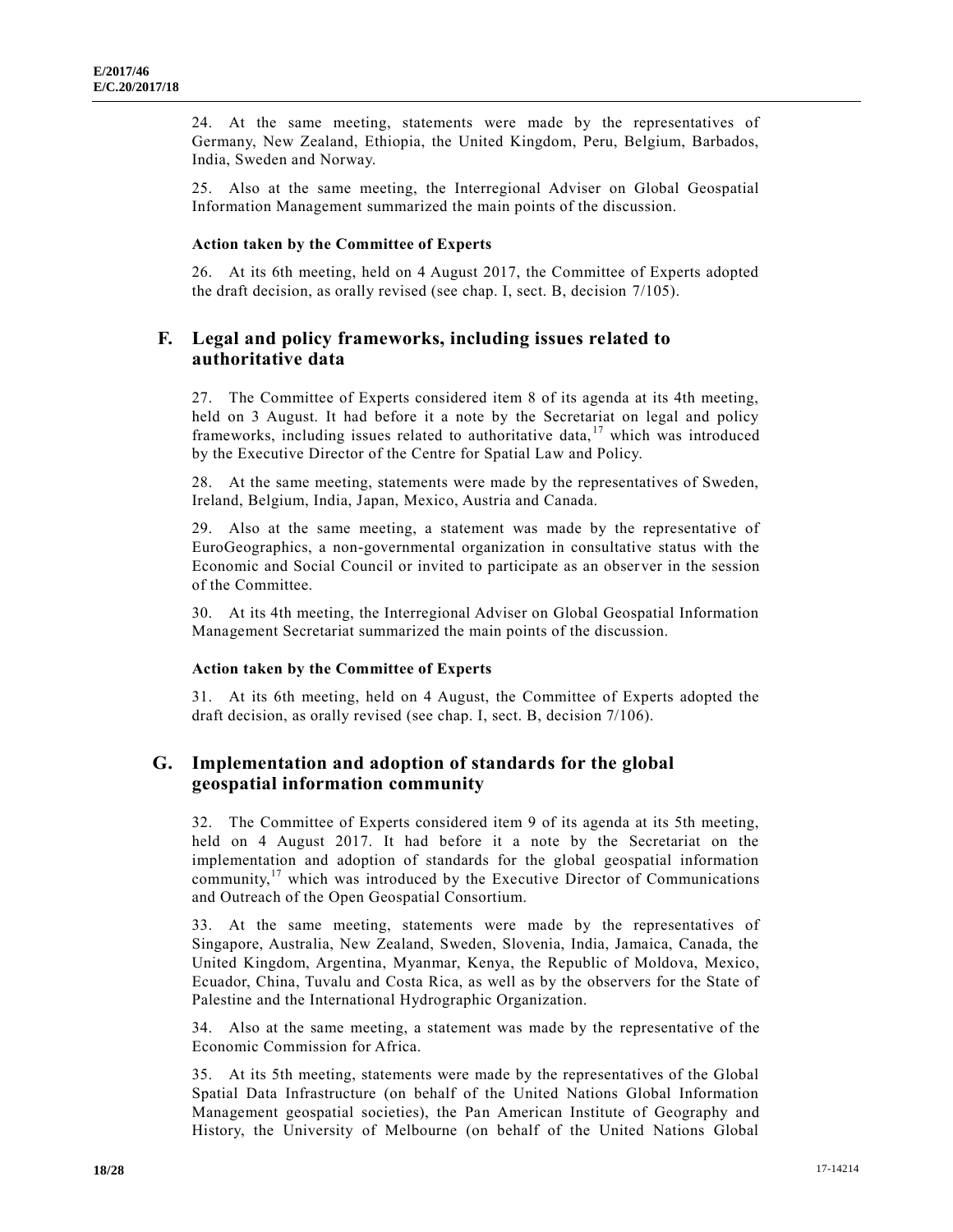Geospatial Information Management Academic Network) and the International Organization for Standardization, non-governmental organizations in consultative status with the Economic and Social Council or invited to participate as observers in the session of the Committee.

36. At the same meeting, the Interregional Adviser on Global Geospatial Information Management summarized the main points of the discussion.

#### **Action taken by the Committee of Experts**

37. At its 6th meeting, held on 4 August 2017, the Committee of Experts adopted the draft decision (see chap. I, sect. B, decision 7/113).

### **H. Integration of geospatial, statistical and other related information**

38. The Committee of Experts considered item 10 of its agenda at its 3rd meeting, held on 3 August. It had before it a note by the Secretariat on the integration of geospatial, statistical and other related information,  $17$  which was introduced by the co-chair of the expert group on the integration of statistical and geospatial information.

39. At the same meeting, statements were made by the representatives of Sweden, Australia, Mexico, Ireland, New Zealand, India, Burkina Faso, Poland, the United States, Denmark, Cuba, Singapore, Peru, Canada, Barbados, Malaysia, the Republic of Korea, Argentina, Norway, Nepal, the Philippines, Poland (on behalf of the Regional Committee of United Nations Global Information Management for Europe), Côte d'Ivoire, China, Costa Rica, Honduras, Saint Kitts and Nevis and the Dominican Republic, as well as by the observer for the State of Palestine.

40. Also at the same meeting, statements were made by representatives of the Economic Commission for Latin America and the Caribbean and the Economic and Social Commission for Asia and the Pacific.

41. At its 3rd meeting, statements were made by the representatives of the Caribbean chapter of the Urban and Regional Information Systems Association and the Group on Earth Observations, non-governmental organizations in consultative status with the Economic and Social Council or invited to participate as observers in the session of the Committee.

42. At the same meeting, the Interregional Adviser on Global Geospatial Information Management summarized the main points of the discussion.

#### **Action taken by the Committee of Experts**

43. At its 6th meeting, held on 4 August, the Committee of Experts adopted the draft decision, as orally revised (see chap. I, sect. B, decision 7/107).

# **I. Application of geospatial information related to land administration and management**

44. The Committee of Experts considered item 11 of its agenda at its 4th meeting, held on 3 August. It had before it a note by the Secretariat on the application of geospatial information related to land administration and management,  $\frac{17}{17}$  which was introduced by the co-chair of the expert group on land administration and management.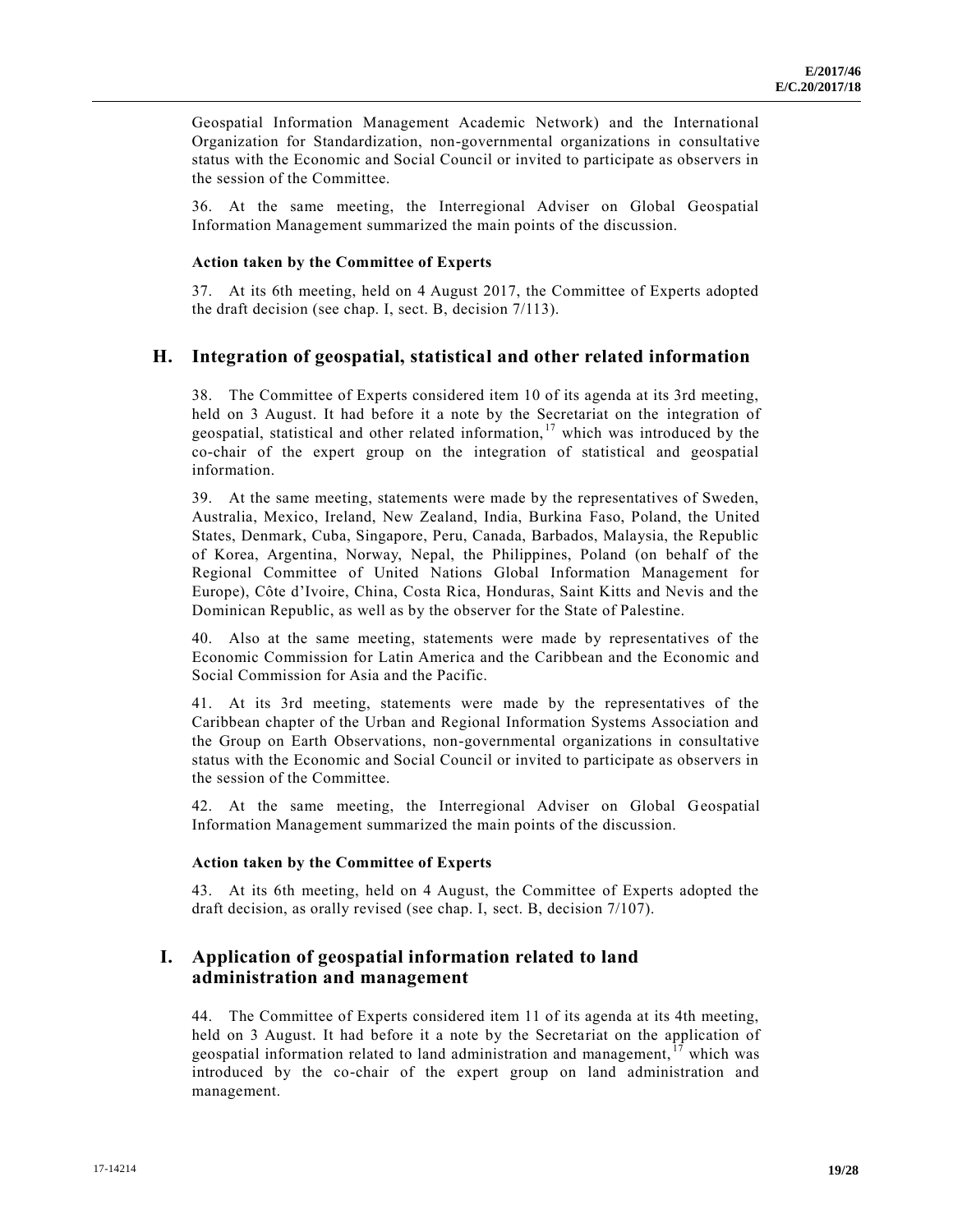45. At the same meeting, statements were made by the representatives of Austria, Sweden, Jamaica, Antigua and Barbuda, Côte d'Ivoire, Germany, Slovenia, Suriname, Barbados, Spain (on behalf of the Regional Committee of United Nations Global Geospatial Information Management for Europe), Sri Lanka, Peru, Belgium, Nepal, Norway, the Republic of Moldova, Canada, Kenya, Honduras, Malaysia, Costa Rica and Saint Lucia, as well as the observer for the State of Palestine.

46. Also at the same meeting, statements were made by the representatives of the International Organization for Standardization, the International Federation of Surveyors, and EuroGeographics, non-governmental organizations in consultative status with the Economic and Social Council or invited to participate as observers in the session of the Committee.

47. At its 4th meeting, the Interregional Adviser on Global Geospatial Information Management summarized the main points of the discussion.

#### **Action taken by the Committee of Experts**

48. At its 6th meeting, held on 4 August 2017, the Committee of Experts adopted the draft decision, as orally revised (see chap. I, sect. B, decision 7/108).

#### **J. Geospatial information for sustainable development**

49. The Committee of Experts considered item 12 of its agenda at its 2nd meeting, held on 2 August 2017. It had before it a note by the Secretariat on geospatial information for sustainable development,<sup>17</sup> which was introduced by the co-chair of the working group on geospatial information of the Inter-agency and Expert Group on Sustainable Development Goal Indicators.

50. At the same meeting, statements were made by the representatives of Germany, Mexico, India, Spain, Japan, Burkina Faso, China, Cuba and Iran (Islamic Republic of), as well as by the observer for the State of Palestine.

51. Also at the same meeting, statements were made by representatives of the Economic Commission for Africa, the Economic Commission for Latin America and the Caribbean and the Economic and Social Commission for Asia and the Pacific.

52. At its 2nd meeting, statements were made by the representatives of the International Cartographic Association and the Group on Earth Observations, non-governmental organizations in consultative status with the Economic and Social Council or invited to participate as observers in the session of the Committee.

#### **Action taken by the Committee of Experts**

53. At its 6th meeting, held on 4 August 2017, the Committee of Experts adopted the draft decision (see chap. I, sect. B, decision 7/109).

### **K. Geospatial information and services for disasters**

54. The Committee of Experts considered item 13 of its agenda at its 3rd meeting, held on 3 August. It had before it a note by the Secretariat on geospatial information and services for disasters, $17$  which was introduced jointly by the co-chairs of the working group on geospatial information and services for disasters.

55. At the same meeting, statements were made by the representatives of Australia, Antigua and Barbuda, New Zealand, Sweden, Ethiopia, India, Mexico, Poland, Singapore, Kenya, the Netherlands, Peru, the United States, Malaysia,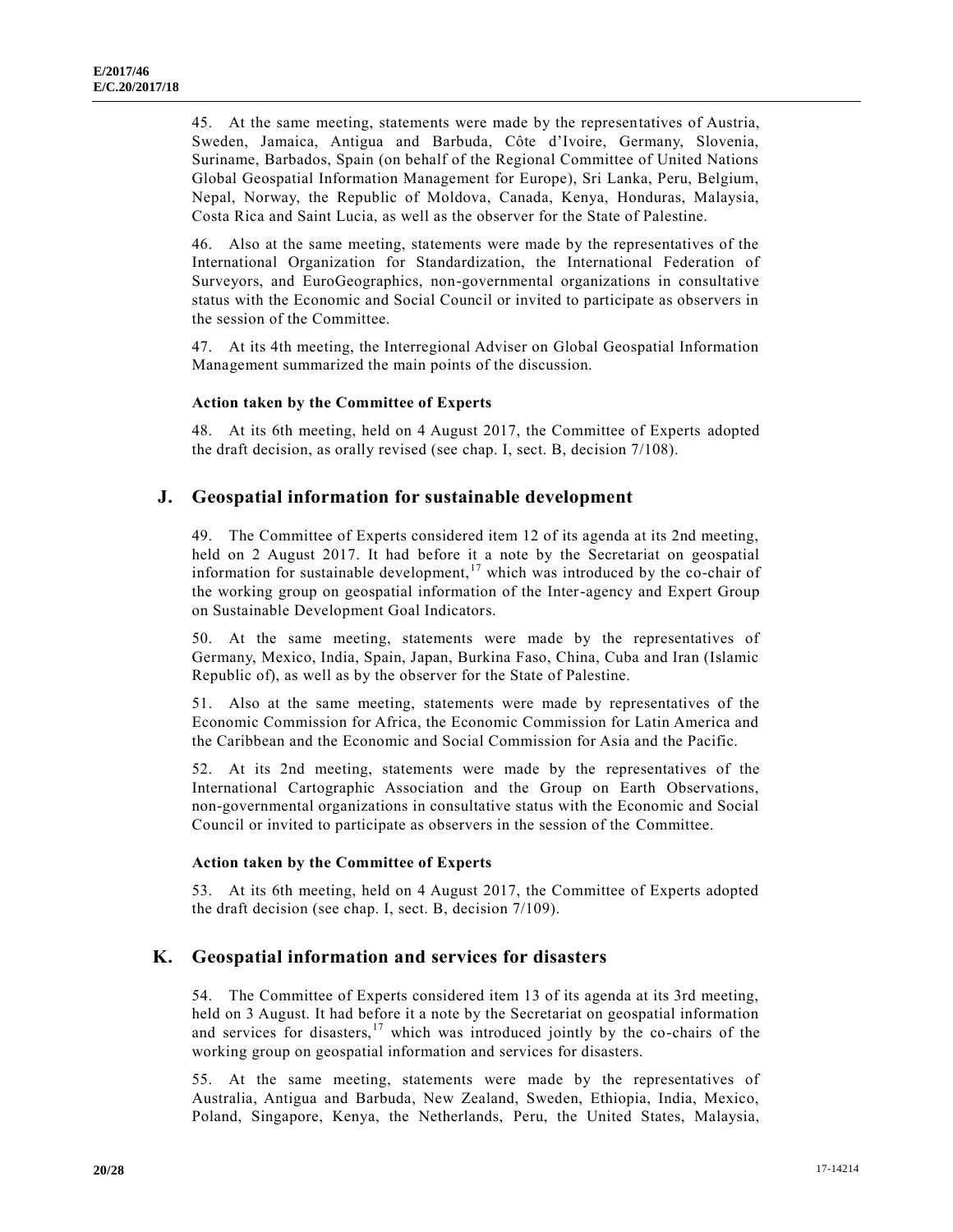Japan, Ecuador, the United Kingdom, China, Argentina, Guatemala, Nepal, the Philippines, Iran (Islamic Republic of), Costa Rica and Honduras, as well as by the observer for the State of Palestine.

56. Also at the same meeting, a statement was made by the representative of the Economic Commission for Africa.

57. At its 3rd meeting, statements were made by representatives of the Caribbean chapter of the Urban and Regional Information Systems Association, EuroGeographics, the International Society for Photogrammetry and Remote Sensing, the European Space Agency, Politecnico di Milano (on behalf of the United Nations Global Geospatial Information Management Academic Network), Geospatial Media and Communications (on behalf of the United Nations Global Geospatial Information Management private sector network) and the Group on Earth Observations, non-governmental organizations in consultative status with the Economic and Social Council or invited to participate as observers in the session of the Committee.

#### **Action taken by the Committee of Experts**

58. At its 6th meeting, held on 4 August 2017, the Committee of Experts adopted the draft decision, as orally revised (see chap. I, sect. B, decision 7/110).

#### **L. Marine geospatial information**

59. The Committee of Experts considered item 14 of its agenda at its 4th meeting, held on 3 August. It had before it a note by the Secretariat on marine geospatial information, $17$  which was introduced by the chief geospatial scientist of the Census Bureau of the Department of Commerce of the United States.

60. At the same meeting, statements were made by the representatives of Canada, Singapore, Brazil, Italy, Denmark, India, Malaysia, Chile, Australia, China, Sweden, Jamaica, Belgium, Burkina Faso, Norway, South Africa, Spain, the United Kingdom, Iceland, the Philippines, Costa Rica and the Republic of Korea, as well as by the observer for the State of Palestine.

61. Also at the same meeting, a statement was also made by observer for the International Hydrographic Organization and a representative of the United Nations Environment Programme.

62. At its 4th meeting, statements were made by the representatives of the Caribbean chapter of the Urban and Regional Information Systems Association and the European Space Agency, non-governmental organizations in consultative status with the Economic and Social Council or invited to participate as observers in the session of the Committee.

63. At the same meeting, the Interregional Adviser on Global Geospatial Information Management summarized the main points of the discussion.

#### **Action taken by the Committee of Experts**

64. At its 6th meeting, held on 4 August 2017, the Committee of Experts adopted the draft decision, as orally revised (see chap. I, sect. B, decision 7/111).

### **M. National geospatial data and information systems**

65. The Committee of Experts considered item 15 of its agenda at its 3rd meeting, held on 3 August 2017. It had before it a note by the Secretariat on national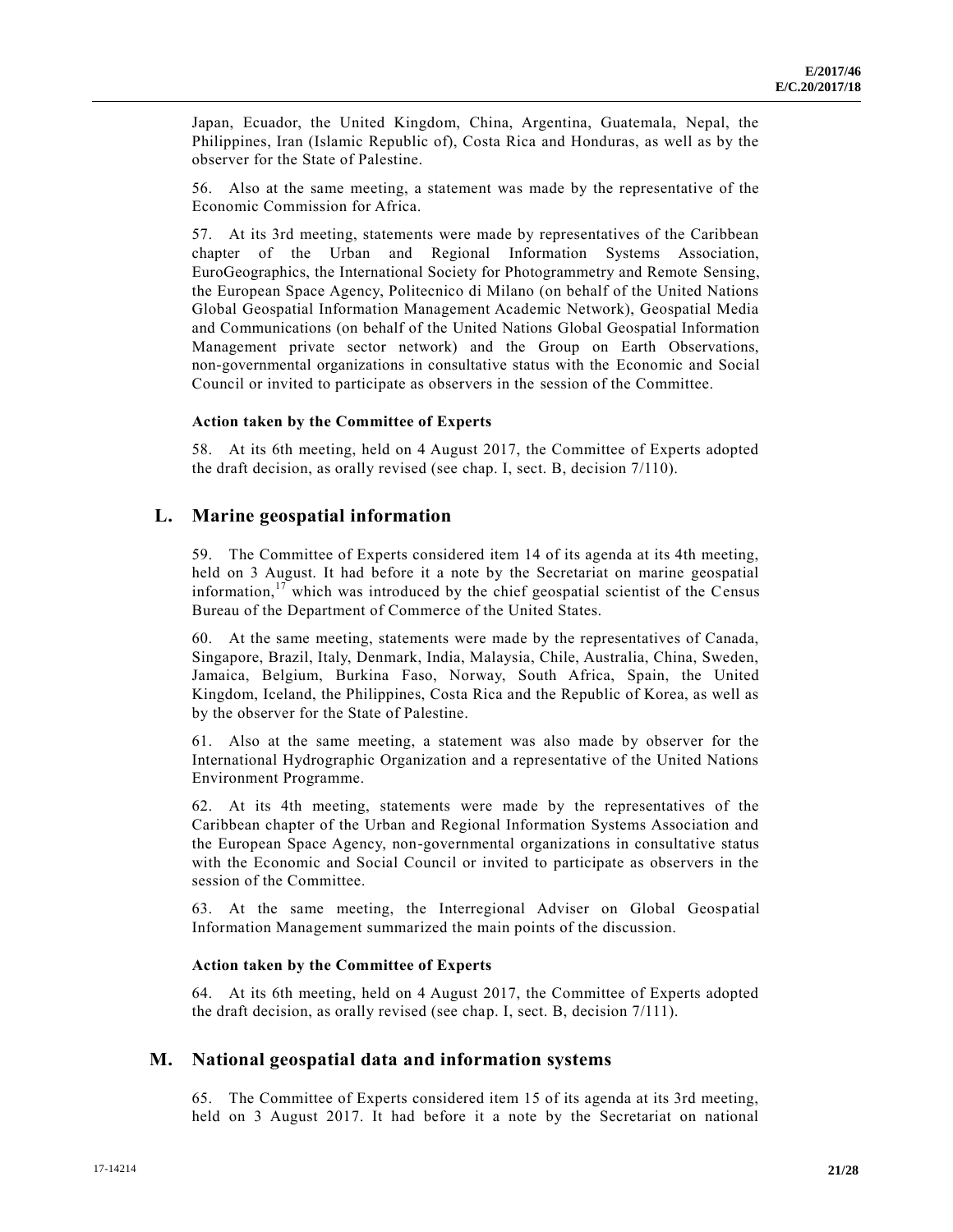geospatial data and information systems, $17$  which was introduced by the Director of the Social, Urban, Rural and Resilience Global Practice at the World Bank.

66. At the same meeting, statements were made by the representatives of Mexico, Ethiopia, Japan, Sweden, Singapore, Guatemala, the United Kingdom, Slovenia, Burkina Faso, Spain, Jamaica, the Netherlands, Belgium, China, the United States, the Dominican Republic, Norway, Canada, Iran (Islamic Republic of) and Peru, as well as by the observer for the State of Palestine.

67. Also at the same meeting, statements were made by the representatives of the Economic Commission for Africa and the Economic Commission for Latin America and the Caribbean.

68. At its 3rd meeting, statements were made by the representatives of the Caribbean chapter of the Urban and Regional Information Systems Association, EuroGeographics and Global Spatial Data Infrastructure, non-governmental organizations in consultative status with the Economic and Social Council or invited to participate as observers in the session of the Committee.

69. At the same meeting, the Interregional Adviser on Global Geospatial Information Management summarized the main points of the discussion.

#### **Action taken by the Committee of Experts**

70. At its 6th meeting, held on 4 August 2017, the Committee of Experts adopted the draft decision, as orally revised (see chap. I, sect. B, decision 7/112).

# **N. Strengthening collaboration with the United Nations Group of Experts on Geographical Names**

71. The Committee of Experts considered item 16 of its agenda at its 5th meeting, held on 4 August 2017. It had before it a note by the Secretariat on strengthening collaboration with the United Nations Group of Experts on Geographical Names, which was introduced by the chair of that Group.

72. At the same meeting, statements were made by the representatives of Brazil, Australia, Nepal, the United States, Sweden (on behalf of the Regional Committee of United Nations Global Geospatial Information Management for Europe), Japan, South Africa, Canada, Norway, Honduras, India, Mexico, Myanmar, Belgium and Argentina, as well as by the observer for the State of Palestine.

73. Also at the same meeting, statements were made by the representatives of the Open Geospatial Consortium and the University of Melbourne (on behalf of the United Nations Global Geospatial Information Management Academic Network), non-governmental organizations in consultative status with the Economic and Social Council or invited to participate as observers in the session of the Committee.

74. At its 5th meeting, the Interregional Adviser on Global Geospatial Information Management summarized the main points of the discussion.

#### **Action taken by the Committee of Experts**

75. At its 6th meeting, held on 4 August 2017, the Committee of Experts adopted the draft decision, as orally revised (see chap. I, sect. B, decision 7/114).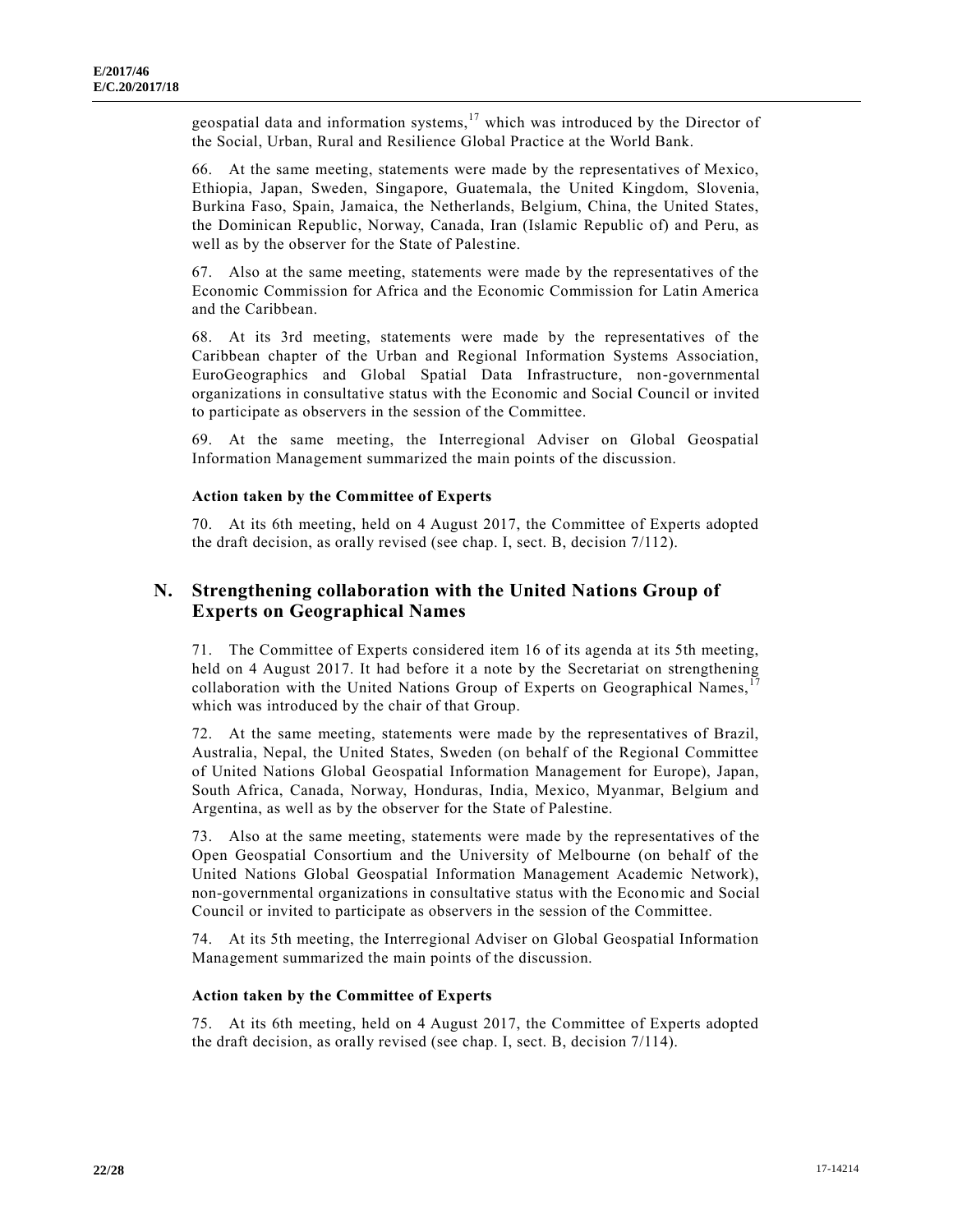# **O. Review of United Nations activities in geospatial information management**

76. The Committee of Experts considered item 17 of its agenda at its 5th meeting, held on 4 August 2017. It had before it a note by the Secretariat on the review of United Nations activities in geospatial information management,  $17$  which was introduced by the Director of the Statistics Division.

77. At the same meeting, statements were made by the representatives of the Philippines, Belgium, Sweden, Mexico, Ethiopia, Japan, Norway, the United States, Burkina Faso, India and Guatemala.

78. Also at the same meeting, statements were also made by the representatives of the World Health Organization and the Economic Commission for Latin America and the Caribbean.

79. At its 5th meeting, the Director of the Statistics Division summarized the main points of the discussion.

#### **Action taken by the Committee of Experts**

80. At its 6th meeting, held on 4 August 2017, the Committee of Experts adopted the draft decision, as orally revised (see chap. I, sect. B, decision 7/115).

# **P. Programme management report**

81. The Committee of Experts considered item 18 of its agenda at its 5th meeting, held on 4 August 2017. The Director of the Statistics Division made a statement.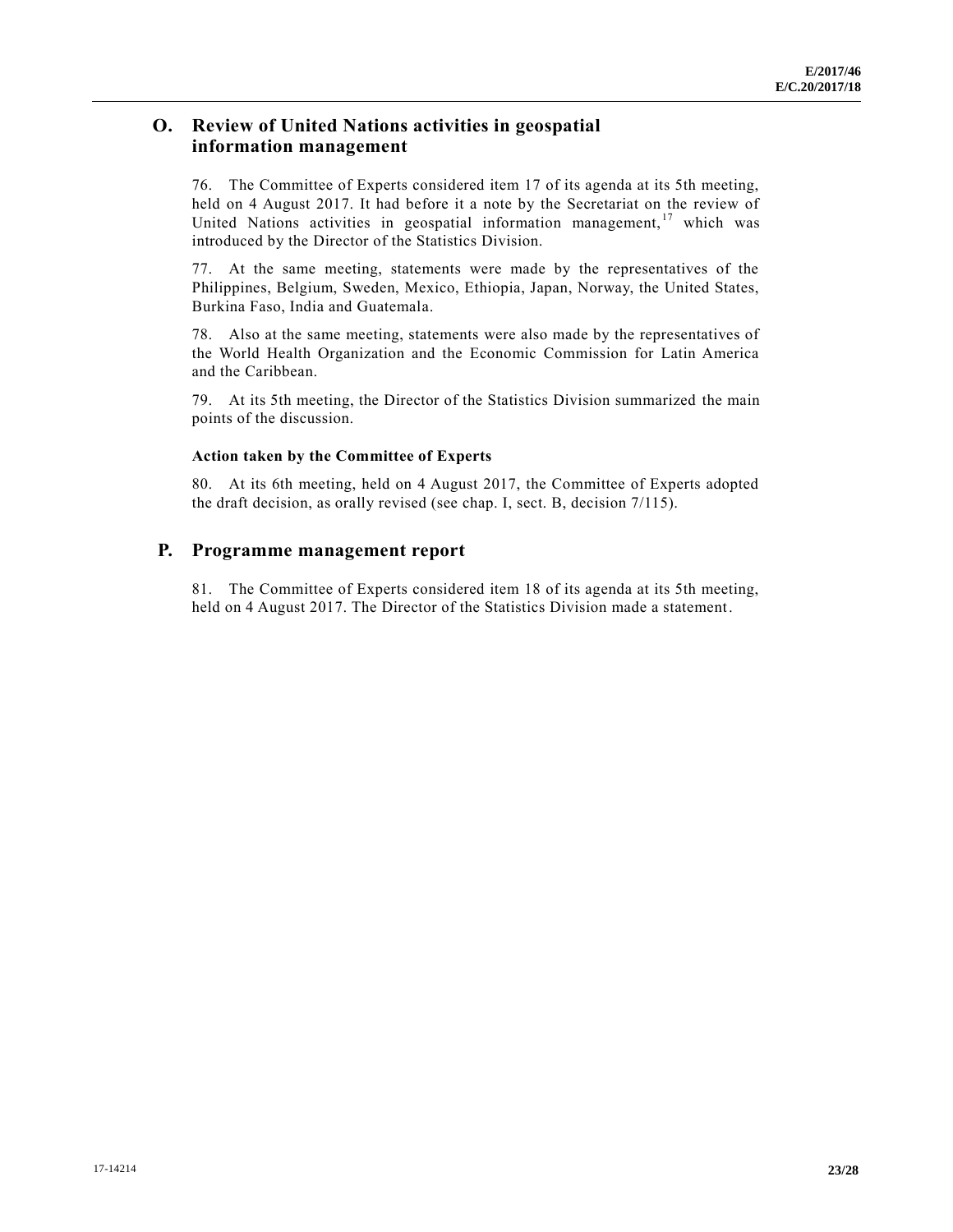# **Chapter III**

# **Provisional agenda and dates for the eighth session of the Committee of Experts on Global Geospatial Information Management**

82. The Committee of Experts considered item 19 of its agenda at its 5th meeting, held on 4 August 2017. It had before it a note by the Secretariat containing the draft provisional agenda for the eighth session of the Committee of Experts [\(E/C.20/2017/L.2\)](https://undocs.org/E/C.20/2017/L.2). The Director of the Statistics Division made an introductory statement.

83. At the same meeting, a statement was made by the representative of Spain.

#### **Action taken by the Committee of Experts**

84. At its 5th meeting, held on 4 August, the Committee of Experts approved the draft provisional agenda for its eighth session, and entrusted the Bureau with streamlining and finalizing it. The Committee also decided to recommended it to the Economic and Social Council for approval (see chap. I, sect. A).

85. At the same meeting, the Committee of Experts decided to recommend to the Economic and Social Council that its eighth session be held at United Nations Headquarters in New York from 1 to 3 August 2018 (see chap. I, sect. A).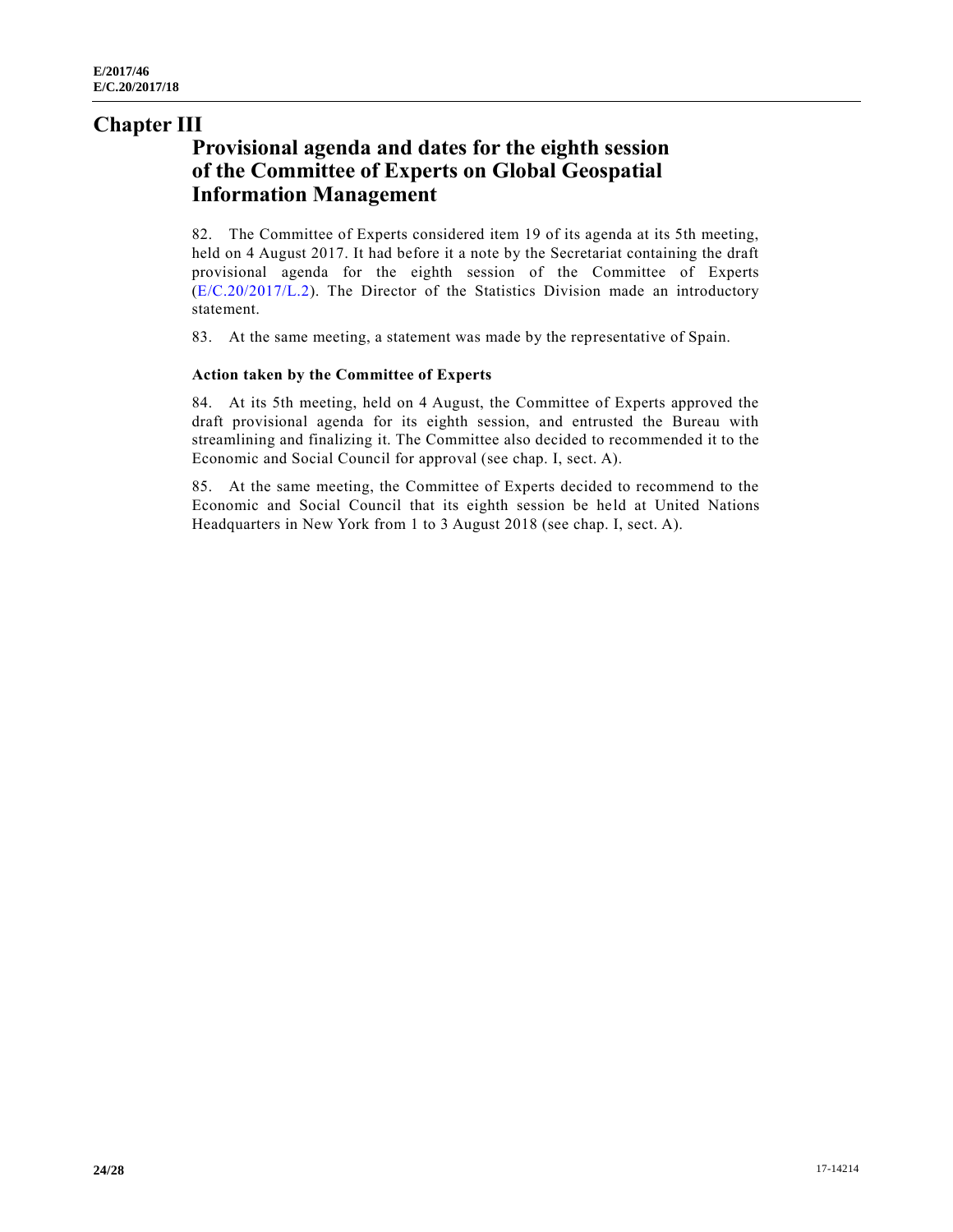# **Chapter IV Report of the Committee of Experts on its seventh session**

86. The Committee of Experts considered item 20 of its agenda at its 5th meeting, held on 4 August.

87. The Rapporteur introduced the draft report of the Committee on its seventh session [\(E/C.20/2017/L.3\)](https://undocs.org/E/C.20/2017/L.3), together with an informal paper containing draft decisions.

#### **Action taken by the Committee of Experts**

88. At its 6th meeting, held on 4 August 2017, the Committee of Experts adopted the draft report on its seventh session, including the draft decisions contained therein, as orally revised, and entrusted the Rapporteur with streamlining and finalizing it, with the support of the Secretariat.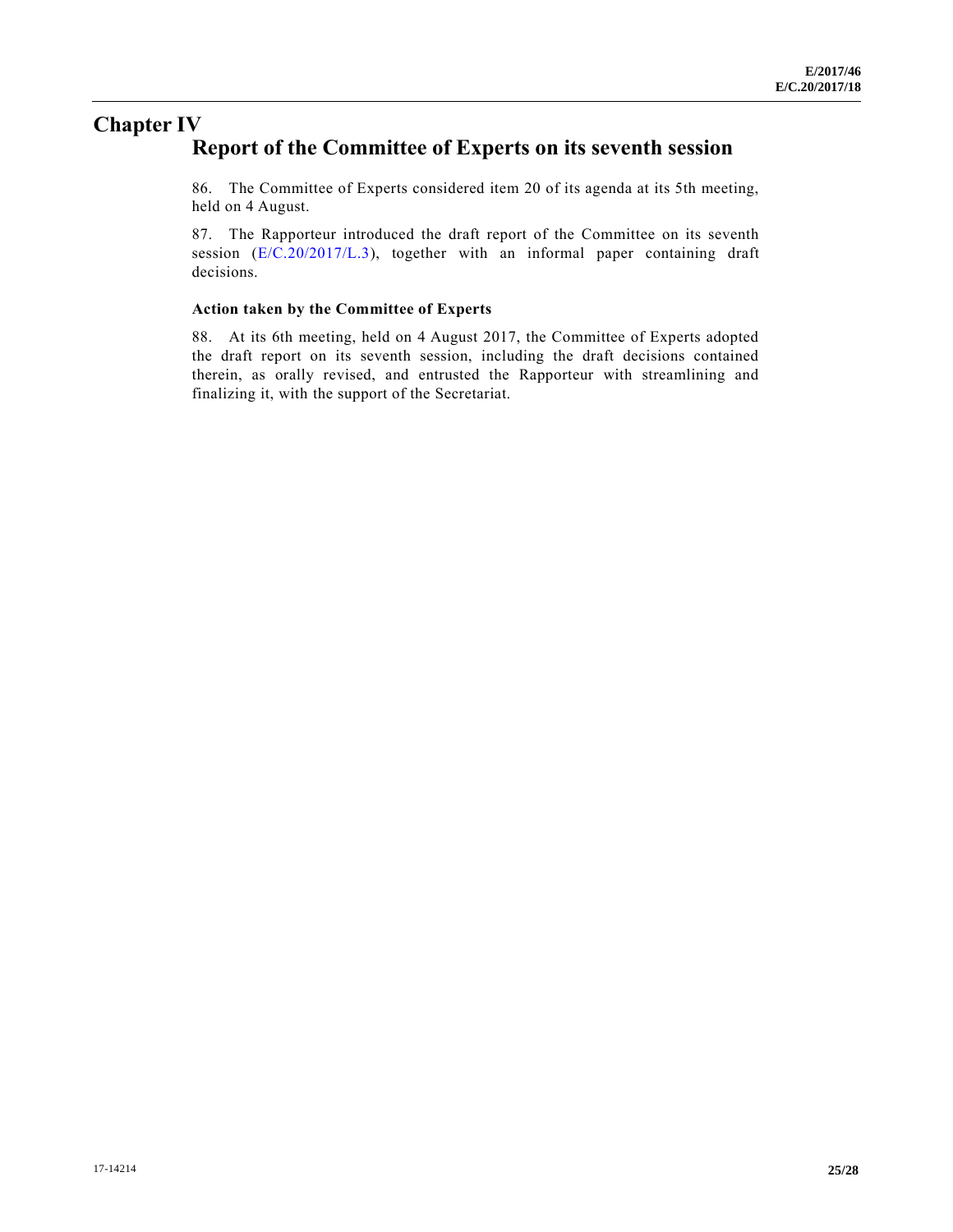# **Chapter V**

# **Organization of the session**

# **A. Opening and duration of the session**

89. The Committee of Experts held its seventh session from 2 to 4 August 2017 at United Nations Headquarters in New York. The Committee held six meetings (1st to 6th).

# **B. Election of officers**

90. At its 1st meeting, held on 2 August, the Committee of Experts elected the following officers by acclamation:

*Co-Chairs*:

Dorine Burmanje (Netherlands) Li Pengde (China) Timothy Trainor (United States of America)

*Rapporteur*:

Fernand Guy Isseri (Cameroon)

# **C. Agenda and organization of work**

91. At its 1st meeting, held on 2 August, the Committee of Experts adopted its provisional agenda, as contained in document [E/C.20/2017/1.](https://undocs.org/E/C.20/2017/1) The agenda read as follows:

- 1. Election of officers.
- 2. Adoption of the agenda and other organizational matters.
- 3. Strengthening geospatial information management.
- 4. Contribution of regional committees and thematic groups to the global geospatial information agenda.
- 5. Global geodetic reference frame.
- 6. Determination of global fundamental geospatial data themes.
- 7. Trends in national institutional arrangements in global geospatial information management.
- 8. Legal and policy frameworks, including issues related to authoritative data.
- 9. Implementation and adoption of standards for the global geospatial information community.
- 10. Integration of geospatial, statistical and other related information.
- 11. Application of geospatial information related to land administration and management.
- 12. Geospatial information for sustainable development.
- 13. Geospatial information and services for disasters.
- 14. Marine geospatial information.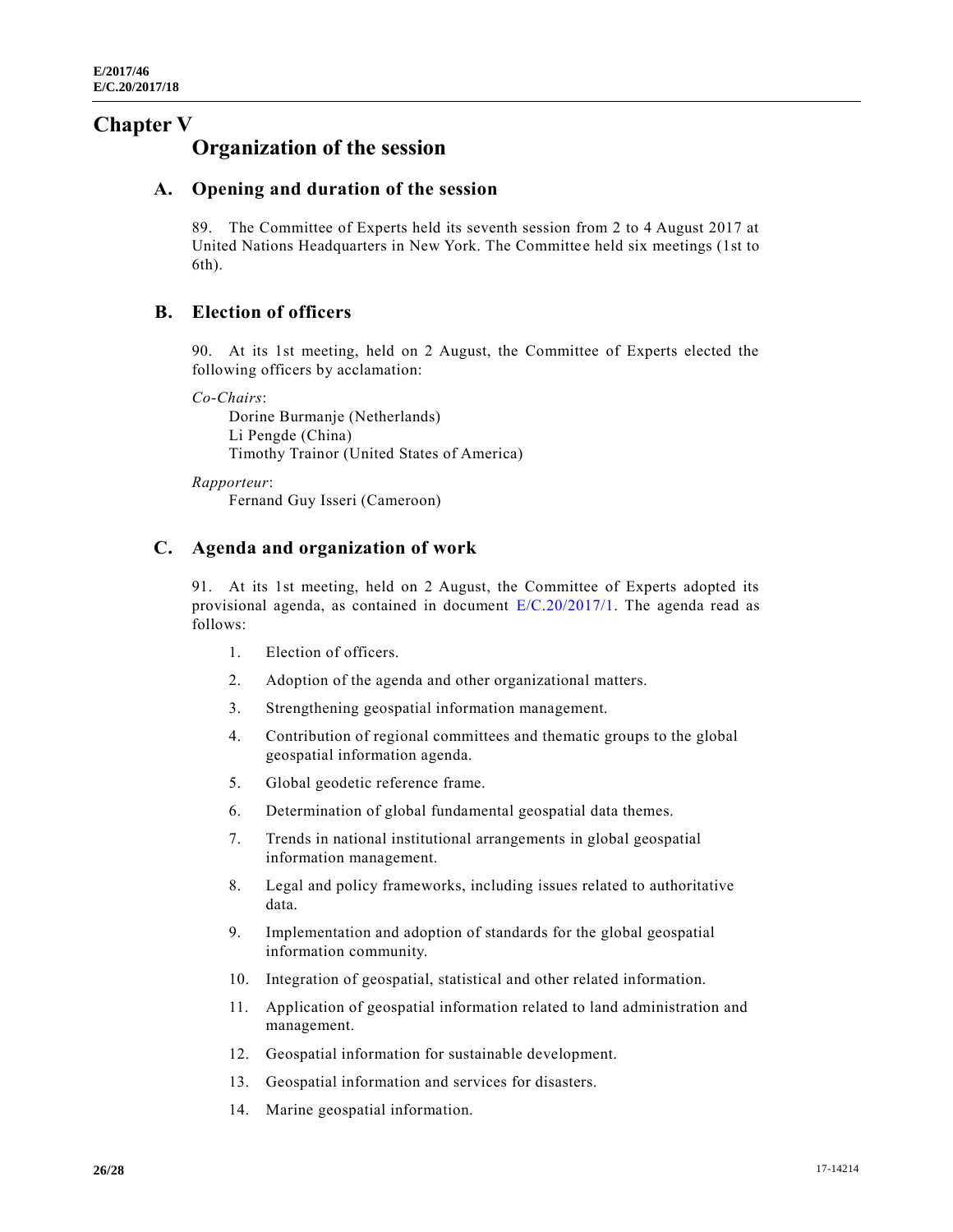- 15. National geospatial data and information systems.
- 16. Strengthening collaboration with the United Nations Group of Experts on Geographical Names.
- 17. Review of United Nations activities in geospatial information management.
- 18. Programme management report.
- 19. Provisional agenda and dates for the eighth session of the Committee of Experts.
- 20. Report of the Committee of Experts on its seventh session.

92. At the same meeting, the Committee of Experts approved the organization of work for the session.

#### **D. Attendance**

93. The session was attended by 394 participants, including 279 representatives from 87 Member States and 10 representatives from 2 non-Member States. Also present were 105 representatives of organizations of the United Nations system and observers for intergovernmental, non-governmental and other organizations. The list of participants is contained in document  $E/C.20/2017/INF/2$ , and is also available from the website of the Committee of Experts at http://ggim.un.org/ggim\_ committee.html.

94. The Committee also invited the following organizations, which do not have consultative status with the Economic and Social Council, to participate in the work of the session as observers: AAM Group; Austrian Academy of Sciences; Bentley Systems-Asia; Bill and Melinda Gates Foundation; Booz Allen Hamilton; Cadastral Solutions; Caribbean chapter of the Urban and Regional Information Systems Association; Carleton University; CARTO; Centre for Spatial Law and Policy; Columbia University (New York); ConsultingWhere Ltd; Cooperative Research Centre for Spatial Information-Australia; Deloitte & Touche LLP; DigitalGlobe; Earth-i; Effigis; Environmental System Research Institute; EuroGeographics; European Space Agency; Eurostat; Geomares Publishing; Geospatial Media and Communications; GeoSUR; GeoThings; Global Partnership for Sustainable Development Data; Global Resources Management Consultancy Inc.; Global Spatial Data Infrastructure; Google; Group on Earth Observations; Harris Corporation; Hexagon; Humanitarian OpenStreetMap Team; Institute of Photogrammetry and GeoInformation; International Association of Geodesy; International Cartographic Association; International Federation of Surveyors; International Society for Photogrammetry and Remote Sensing; Kokusai Kogyo Co. Ltd.; KU Leuven; Land Equity International; Location International Ltd.; MapAction; China Sciences Mapuniverse Technology Co., Ltd.; National Autonomous University of Mexico; Omidyar Network; Open Geospatial Consortium; Oracle; Pasco Corporation; Pan American Institute of Geography and History; Pitney Bowes Inc.; Planet Labs; Politecnico di Milano; PrecisionHawk; Radiant Earth; Royal Academy of Science International Trust; Taylor & Francis Group; Ter Haar Geoinnovation Limited; Institute for Conscious Global Change; Trimble Inc.; University of Maine (United States); University of Melbourne; University of New South Wales; and University of Twente.